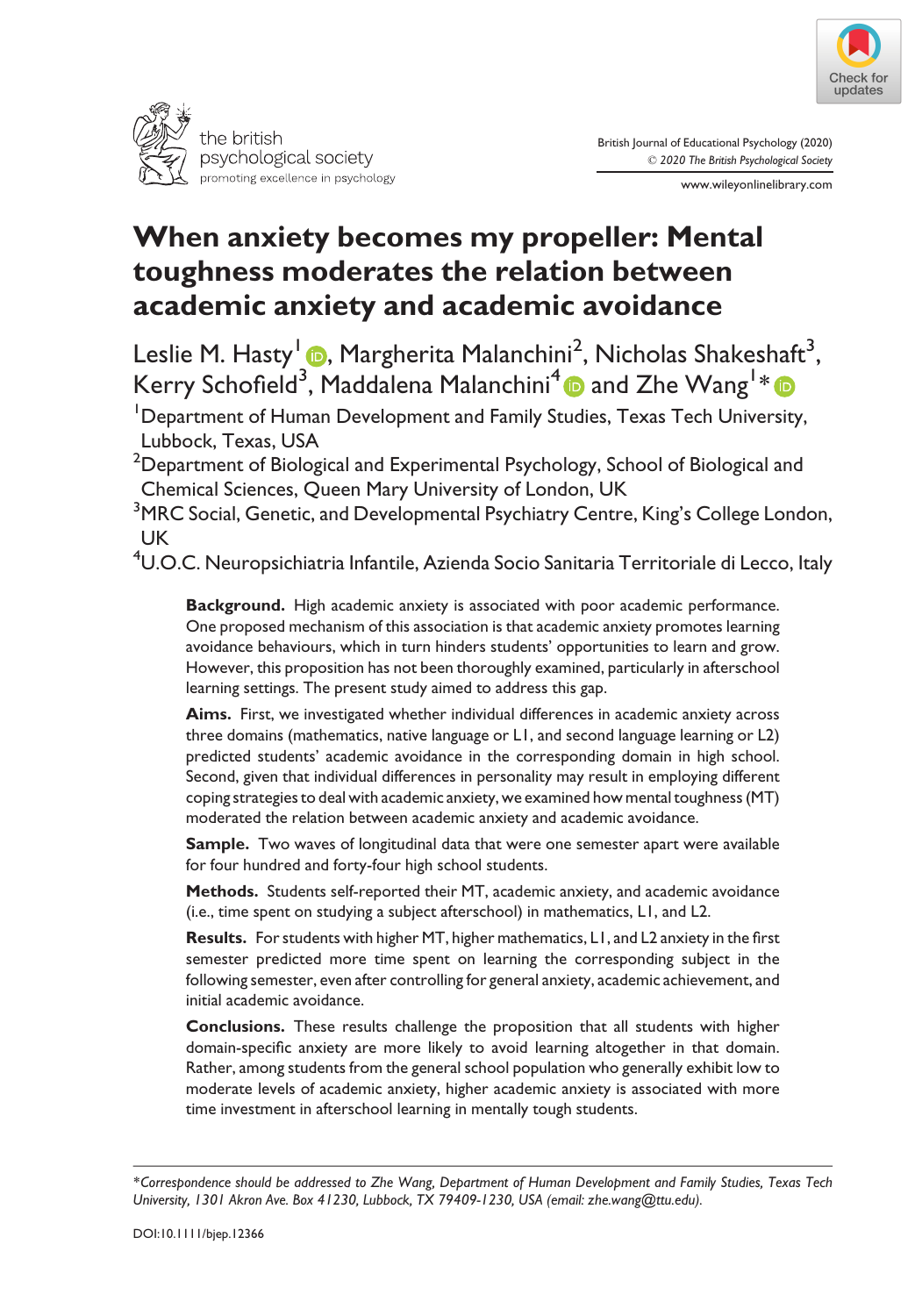High anxiety for a specific academic domain, such as mathematics anxiety (MA), is associated with low achievement in the corresponding subject (i.e., mathematics). Moreover, studies have shown that individuals who experience high academic anxiety tend to avoid activities in that field, from avoiding taking elective classes to not pursuing careers in that discipline (Hembree, 1990; LeFevre, Kulak, & Heymans, 1992; MacIntyre & Charos, 1996). However, studies have not fully investigated whether the avoidance behaviours associated with domain-specific anxiety are also observed earlier down the academic pathway, when considering afterschool learning activities in compulsory educational settings. For example, when students with high levels of MA take a required mathematics class, where complete avoidance is not an option, do they spend less time on learning the class materials compared to students with low MA? A related, and largely unexamined question concerns how differences in students' general coping strategies may influence their ways of dealing with anxiety in learning. A personality trait that has been linked to individual differences in the ability to cope with challenges ismental toughness (MT), which describes individuals' abilities to overcome obstacles through persevering, embracing challenges, taking responsibility, and maintaining confidence (Clough, Earle, & Sewell, 2002). Research has shown that mentally tough individuals are more likely to cope with challenges by employing active and approaching coping strategies rather than avoidance. As such, when dealing with their academic anxiety, will mentally tough students engage in learning behaviours that are different from those embraced by students with low MT? The present study addresses two main outstanding research questions concerning the unfolding of academic anxiety in three academic domains – mathematics, native language learning (L1), and second language learning (L2): (1) Is the association between domain-specific anxiety and learning avoidance observed for afterschool learning activities in compulsory educational settings? (2) Does the association between domain-specific anxiety and learning avoidance differ as a function of students' levels of MT?

#### Academic anxiety and learning avoidance

Academic anxiety refers to the feelings of apprehension and worry towards activities related to a specific school subject or academic domain. To date, research on domainspecific academic anxiety has been mostly concerned with investigating anxiety in the domain of mathematics. Mathematics anxiety describes individuals' anxious feelings while engaging with or anticipating mathematics-related activities, such as taking a mathematics test, attending a mathematics class, or even in carrying out everyday activities requiring calculations, such as dividing a dinner bill (Maloney & Beilock, 2012). Substantially less research has examined individual differences in academic anxiety in other domains, such as native language (L1) and second language (L2) learning. L1 anxiety (L1A) or L2 anxiety (L2A) describes the anxiety experienced when learning a language in class or when using the learned language to communicate in real-life settings outside of school (Horwitz, 2001).

Numerous studies have shown that high anxiety for a certain academic domain is associated with multiple negative achievement outcomes in the corresponding academic field. In the domain ofmathematics, highMA is associated with numerous adverse outcomes including low motivation, negative attitudes towards mathematics, and low achievement (Namkung, Peng, & Lin, 2019; Ramirez, Shaw, & Maloney, 2018). Similarly, in the domains of language learning, studies have shown that individuals with higher L2A have lower L2 achievement (Azher, Anwar, & Naz, 2010; Horwitz, 2001; Saito & Samimy, 1996) and are less confident in their L2 abilities (Chastain, 1975; MacIntyre, Noels, & Clément, 1997).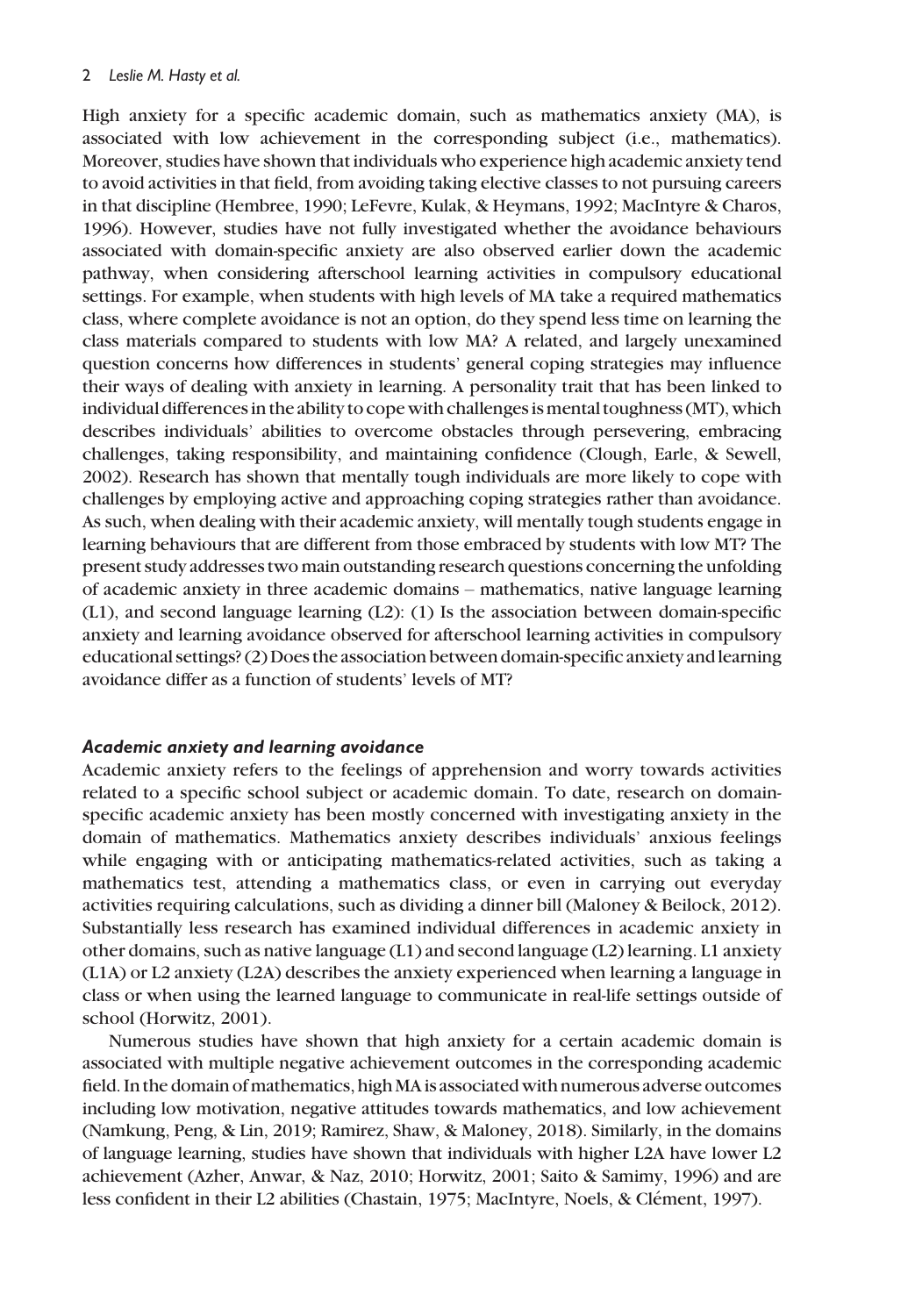One possible mechanism that may explain the lower achievement observed in students with higher anxiety is that domain-specific anxiety fosters behavioural avoidance, which, in turn, hinders students' opportunities to gain knowledge and practice skills (Hembree, 1990; Horwitz, Horwitz, & Cope, 1986; LeFevre et al., 1992; MacIntyre & Charos, 1996). In support of this argument, studies have found that students with higher domain-specific anxiety exhibited more avoidance behaviours in the corresponding domain. In the domain of mathematics, students with higher MA are less likely to take advanced mathematics elective courses in high school and college, or to pursue a mathematics-related career path (Ashcraft & Kirk, 2001; Hembree, 1990; LeFevre et al., 1992). In the domain of language learning, students with higher L2A skip class more often (Oxford, 1999) and are less likely to communicate in L2 with a native speaker (MacIntyre & Charos, 1996).

While this framework is useful for depicting one possible mechanism through which domain-specific anxiety may influence school achievement, these studies suffer from two main issues. First, most studies relied on cross-sectional data which provides little information regarding the temporal precedence in these developmental processes. Consequently, longitudinal studies are needed to address whether anxiety induces more learning avoidance over time. Second, many studies operationalized avoidance using 'distal outcomes', such as avoiding choosing a mathematics-related or language intensive career, taking electives, or communicating in a second language (Ashcraft & Moore, 2009; Hembree, 1990; Horwitz et al., 1986; LeFevre et al., 1992; MacIntyre & Charos, 1996). While these avoidance behaviours are important distal outcomes to consider, they provide little information on the academic avoidance students engage in everyday learning during which they gain basic knowledge and hone their skills. Few studies have examined students' domain-specific avoidance in compulsory educational settings where complete avoidance is not an option.

In this regard, studies on domain-general academic or test anxiety provided more insights. Several studies on behavioural disaffection in the classroom have found that students with more negative achievement emotions including boredom, frustration, sadness, and anxiety tend to exhibit more inattentive, disengaged, and unprepared behaviours in class (González, Garrido, Castro, & Rodríguez, 2015; Skinner, Furrer, Marchand, & Kindermann, 2008). Numerous other studies have operationalized academic avoidance as procrastination. They found that students with higher test anxiety procrastinated more than those with lower test anxiety when preparing for an upcoming examination or a major assignment (Cassady & Johnson, 2002; Klassen et al., 2009; Milgram & Toubiana, 1999; Onwuegbuzie, 2004; Putwain, 2019; Saddler & Buley, 1999; Smith, Snyder, & Handelsman, 1982). Together, these studies suggest that higher academic or test anxiety is associated with more avoidance in classroom and in high-stake examination contexts. However, a few studies that examine the relations between academic anxiety and afterschool learning behaviours, such as doing regular homework assignments or learning tasks, suggest that students with higher academic anxiety procrastinate equally as, if not less than, their less anxious peers when completing these low-stake tasks (Milgram & Toubiana, 1999; Yerdelen, McCaffrey, & Klassen, 2016). Specifically, Milgram and Toubiana (1999) found that adolescents who were less anxious about their schoolwork procrastinated more on their homework than those with higher academic anxiety. Yerdelen et al. (2016) found that changes in undergraduate students' procrastination behaviours throughout the semester were not associated with changes in their levels of academic anxiety. These results contradict findings from studies on classroom and test-centred learning behaviours, which raise the question of whether the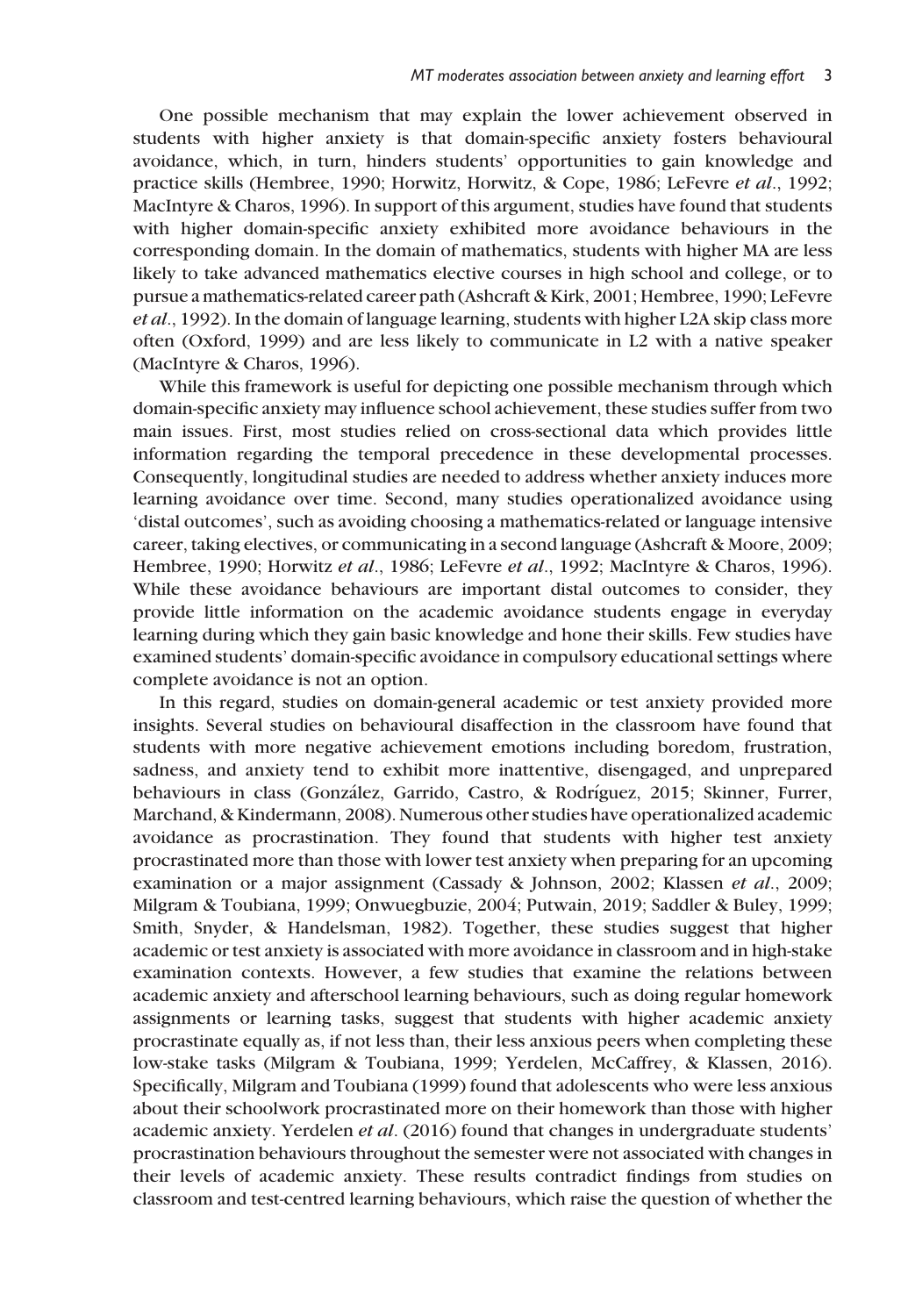relation between academic anxiety and avoidance in learning may depend on the definition and context of avoidance.

To address these outstanding questions, the present study explored the relation between academic anxiety and learning avoidance in a large sample of high school students. First, we used a longitudinal design to examine whether academic anxiety predicted more learning avoidance over time. Second, we operationalized learning avoidance as time spent on afterschool learning (i.e., homework and out-of-school lessons). This operationalization is novel in two major ways: (1) It focuses on avoidance in everyday learning in a compulsory educational setting instead of avoidance of future academic and professional opportunities, and (2) it addresses the scarcity of research on learning avoidance in afterschool settings. Finally, instead of examining general academic or test anxiety, we investigated the associations between domain-specific anxiety and domain-specific avoidance behaviours in mathematics, L1, and L2. If higher anxiety is associated with more avoidance in learning, we would expect that students with higher academic anxiety spend less time on afterschool learning in the corresponding domain, such as spending less time doing their homework or taking additional afterschool classes.

Mental toughness as a moderator between academic anxiety and academic avoidance Individuals may cope with their learning anxiety in drastically different ways depending on their approach versus withdrawal tendencies (Elliot & Thrash, 2002). For example, one recent study found that students with a combination of high MA and high mathematics motivation exhibit as much effort as students with low MA and high mathematics motivation (Wang, Shakeshaft, Schofield, & Malanchini, 2018), suggesting that some students with high MA may actively approach, rather than avoid, the anxiety-provoking learning situation.

In addition to domain-specific motivation, other domain-general personality characteristics, including MT, have been linked to individuals' approach versus withdrawal tendencies in learning contexts. Mental toughness is a personality attribute that allows individuals to effectively cope with and overcome adverse or stressful situations (Clough et al., 2002; Gould, Hodge, Peterson, & Petlichkoff, 1987). MT is a multi-dimensional construct comprising four aspects: commitment, challenge, control, and confidence (Clough et al., 2002). First, mentally tough individuals are committed – they persevere in spite of obstacles. Second, mentally tough individuals embrace challenges – they often view obstacles as opportunities rather than hurdles. Third, mentally tough individuals exert control – they hold themselves accountable for their own actions and view themselves as the most influential force that shapes their own life trajectories. Finally, mentally tough individuals are confident – they perceive themselves as worthwhile and competent (Jones, Hanton, & Connaughton, 2007).

Mental toughness has been studied extensively in athletes in highly competitive professional sports (e.g., Jones, 2002; Jones et al., 2007; Mahoney, Gucciardi, Ntoumanis, & Mallet, 2013; Thelwell, Weston, & Greenlees, 2005; for a review, see Crust, 2007). In general, athletes with higher levels of MT are more likely to succeed in their own field of competition (Bell, Hardy, & Beattie, 2013; Jones et al., 2007; Mahoney et al., 2013). More recent studies begin to apply the MT framework in everyday educational and occupational settings (Lin, Mutz, Clough, & Papageorgiou, 2017; McGeown, St Clair-Thompson, & Clough, 2016). Consistent with the literature in sport psychology, MT is found to be positively associated with a variety of desired educational outcomes, such as higher academic achievement, higher attendance rates, and more successful transition to college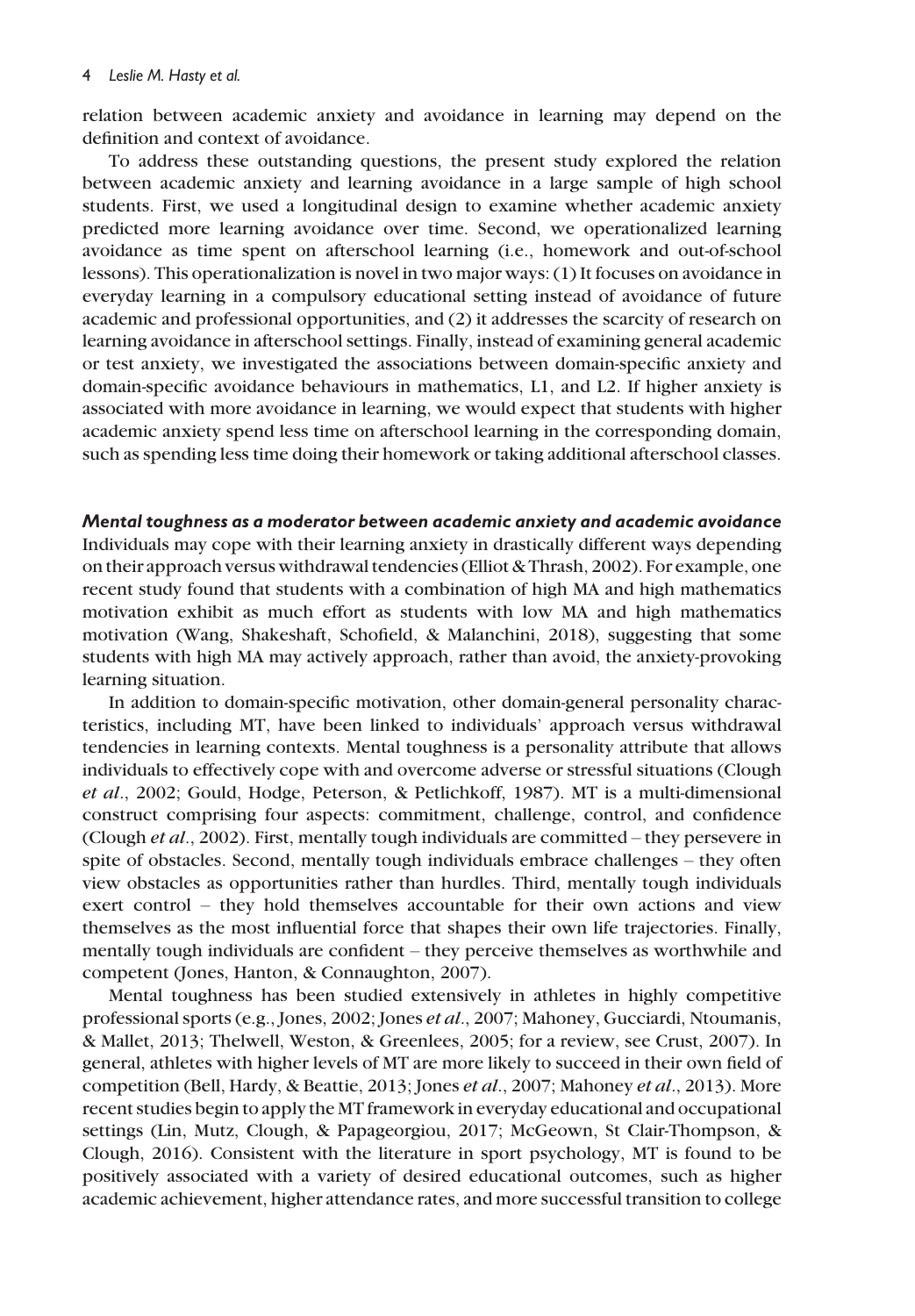(Crust et al., 2014; Lin et al., 2017; St Clair-Thompson et al., 2015). Higher MT has also been found to predict less inattention, hyperactivity, and oppositional and defiant behaviours in the classroom (St Clair-Thompson et al., 2015).

The differences in achievement in sports and school among individuals with different levels of MT may lie in their use of different coping strategies. When confronted with difficulties and obstacles in training and competition, athletes with higher levels of MT were found to use more problem-oriented approaches, such as increased efforts, perseverance, and planning, fewer emotion-oriented strategies such as venting emotions, and fewer avoidance strategies such as behavioural disengagement and denial (Gucciardi, Peeling, Ducker, & Dawson, 2016; Kaiseler, Polman, & Nicholls, 2009; Nicholls, Polman, Levy, & Backhouse, 2008). As such, it is reasonable to hypothesize that students with high levels of MT would be more likely to apply problem-oriented approaches than to apply avoidance strategies to cope with their learning anxiety. The second aim of the present study was to investigate this possibility by examining whether MT moderates the association between academic anxiety and academic avoidance.

In summary, the present study sought to investigate the relation between academic anxiety and academic avoidance in high school across three subjects: mathematics, L1, and L2. Given the scarcity of previous research that operationalizes avoidance in afterschool learning in compulsory educational settings, we do not have a prior hypothesis regarding the direction of the relation between academic anxiety and academic avoidance. Additionally, we investigated whether MT moderated the association between academic anxiety and academic avoidance in each domain. We hypothesized that academic anxiety would predict less academic avoidance in students with high MT.

#### Method

#### **Participants**

Participants are part of the Multi-Cohort Investigation into Learning and Educational Success (MILES) study [\(https://www.projectmiles.com](https://www.projectmiles.com)). MILES is an ongoing longitudinal study of high school students who reside and go to school in the Milan province in Italy. Students from three different high schools participated in the study. All schools are state, non-selective schools which students are not required to take any exams or ability tests to enroll. All schools follow a Baccalaureate curriculum such that all students take a number of core subjects, including Italian, Italian literature, mathematics, and second language. Two out of the three schools are technical high schools, which focus on subjects such as chemistry, informatics, accounting, and technical design. The third school is a Lyceum, focusing more on academically oriented subjects such as languages and sciences. Data were collected from 444 students in two waves that were one semester apart. Among these 444 students (52% female), 145 were in their first year of high school, which corresponds to the eighth grade in the United States, 134 were in their second year (9th grade), 84 were in their third year (10th grade), 42 were in their fourth year (11th grade), and 39 were in their fifth year (12th grade). The age of the students ranged from 14 to 21 years ( $M = 15.64$ ,  $SD = 1.44$ ). The distribution of the sample across age and school year is shown in Table S1.

# Procedure

The MILES team obtained approval from each of the schools' administrations and teacher and parent committees, as well as ethical approval from Goldsmiths University of London.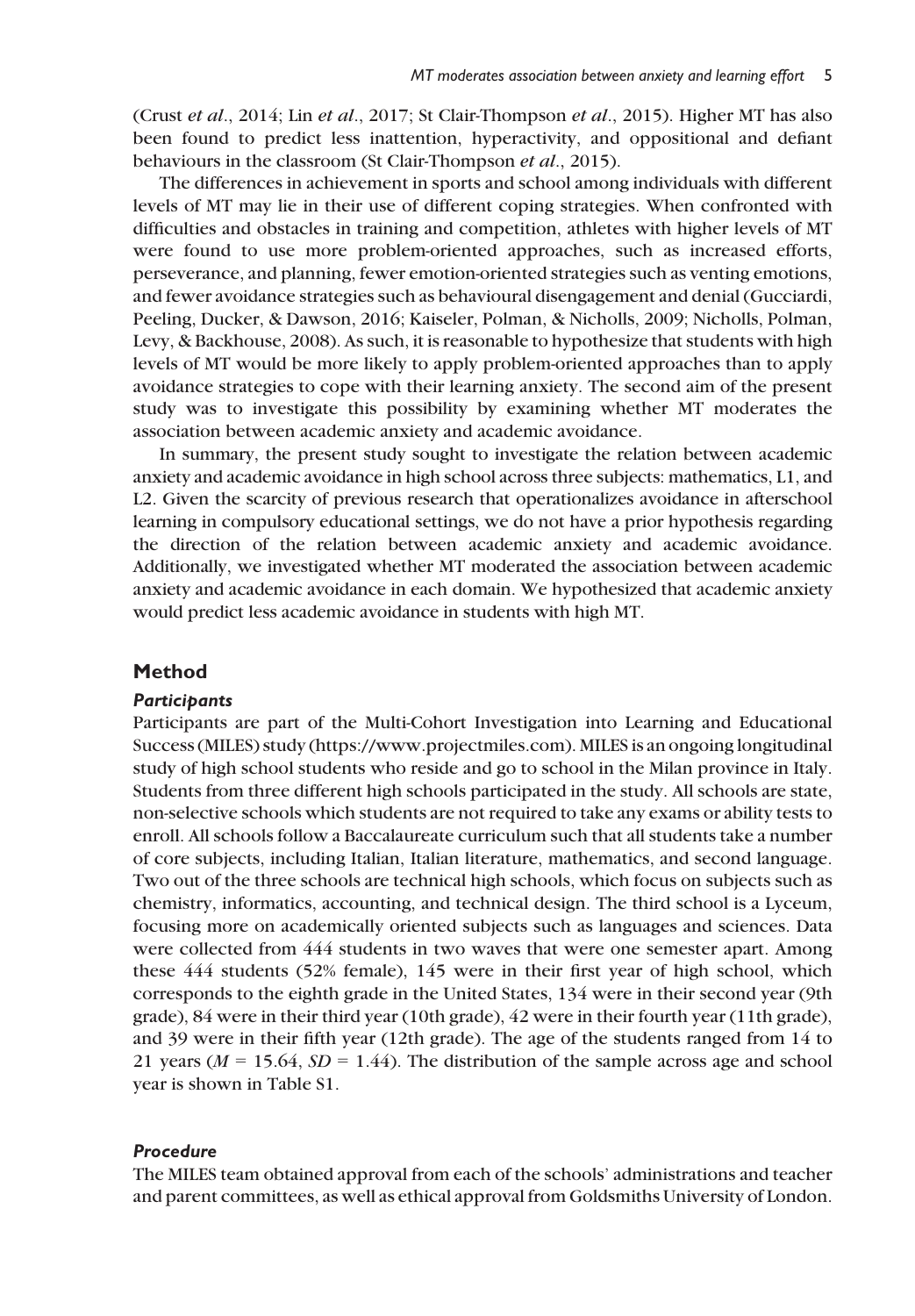Information regarding the study was disseminated to the students in conferences held at the schools and through a newsletter sent to each student. Students who consented to participate completed the study using the [forepsyte.com](http://www.forepsyte.com) online platform.

## **Measures**

All measures below were collected in both waves. To investigate the longitudinal predictive effect of academic anxiety and its interaction with MT on subsequent academic avoidance, we utilized academic anxiety and MT measured in wave1 and academic avoidance measured in the wave2. In addition, to control for initial individual differences in academic achievement, academic avoidance, and general anxiety, we included these measures collected in wave1.

## MA

The Abbreviated Math Anxiety Scale (AMAS; Hopko, Mahadevan, Bare, & Hunt, 2003) was used to assess how anxious or nervous the participants feel in different areas pertaining to mathematics. The AMAS scale contains nine items, rated on a 5-point Likert scale  $(1 = not$ at all nervous to  $5 = \text{very much nervous}$ . Higher scores indicated more MA. This scale has excellent internal validity with Cronbach's alpha being .84.

## L1A

The MILES team developed a measure to assess L1A (Table S2). This scale contains six items inquiring how anxious or nervous students feel in various situations related to their classes in Italian. Students were asked to report their feelings on a 5-point Likert scale  $(1 = not at all to 5 = very much)$ . Example items are 'You are being assessed with a literacy composition/essay' and 'You need to read out loud in Italian'. Higher scores indicated higher L1A. This scale has good internal reliability with Cronbach's alpha being .79. As shown in the results section, this scale has good criterion validity, as it is modestly positively associated with general anxiety, MA, L2A, and modestly negatively associated with L1 achievement (Table 3).

# $12A$

L2A was assessed using the anxiety subscale of the L2 motivation scale developed by Csizer and Kormos (2008). Students were asked to rate how nervous they feel when they are engaged in L2 learning or L2 communication using seven items on a 5-point Likert scale  $(1 =$  not true at all to  $5 =$  absolutely true). Higher scores indicated more anxiety. This scale has excellent internal reliability with a Cronbach's alpha of .88. If the students were learning multiple foreign languages at the same time, they were asked to think about their primary foreign language when answering questions. Examples of items are 'Even if I'm well prepared for the class, I feel anxious' and 'I'm afraid that other students will laugh at me when I speak in my foreign language'.

# Mental toughness

Mental toughness was assessed using The Mental Toughness Questionnaire (MT18) (Levy, Polman, Clough, Marchant, & Earle, 2006). Students were asked to report to what extent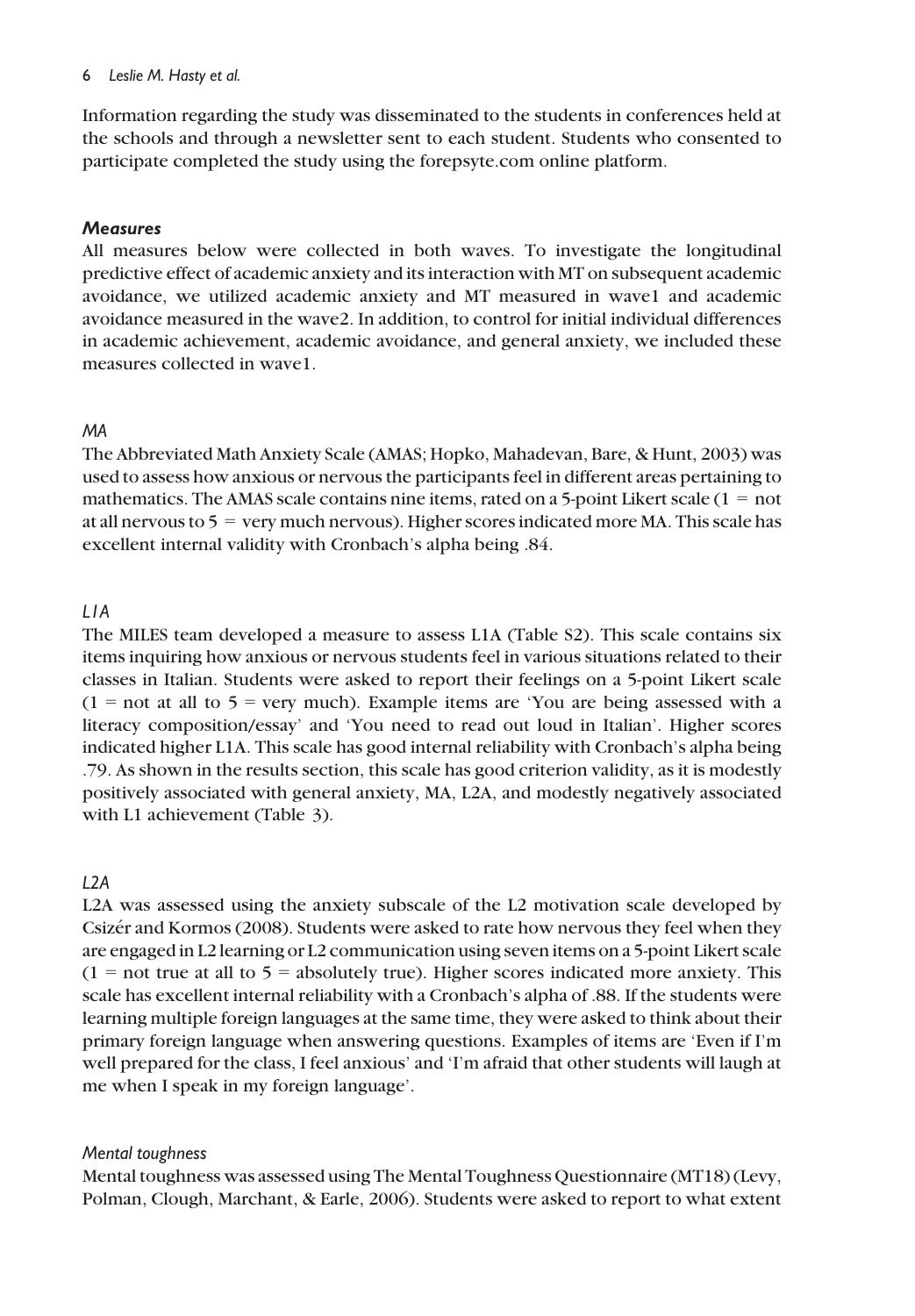they agree with each of the 18 statements on a 5-point Likert scale (1 = strongly disagree to  $5 =$  strongly agree). Due to system errors, data on the last three items were missing. Sample items included 'Even when under considerable pressure I usually remain calm' and 'I generally cope well with any problems that occur'. Higher scores indicated higher levels of MT. This scale has good internal reliability, with a Cronbach's alpha of .75.

#### Academic avoidance

PISA (OCED Programme for International Student Assessment [www.pisa.oecd.org\)](http://www.pisa.oecd.org) developed a scale to assess the amount of time that each student spend on a given subject. Questions were altered to address mathematics, L1, and L2, respectively. The participants were asked to rate on a 5-point scale  $(1 = no$  time to  $5 = six$  or more hours) how much time they spend on each subject on average per week. They were asked to rate the time spent on two main activities: (1) lessons taken outside of school and (2) studying or doing homework by themselves. The two items within each subject area were significantly correlated (rs range from .26 to .56). Higher scores indicated less avoidance in a given subject.

#### **Covariates**

## General anxiety

General anxiety was assessed using the Generalized Anxiety Disorder (GAD-7) scale, which is a 7-item scale (Löwe *et al.*, 2008). Participants were asked to rate on a 4-point Likert scale (1 = not at all to  $4$  = nearly every day) the frequency to which they had experienced thought, emotional, and physical problems during the past 2 weeks. Example items are 'feeling nervous, anxious, or on edge' and 'worrying too much about different things'. Higher scores indicated higher anxiety levels. This scale has excellent internal reliability with Cronbach's alpha being .89.

#### Academic achievement

Students self-reported their school grades in mathematics, L1, and L2 classes. School grades ranged from 4 to 10, with higher scores indicating better achievement performance.

#### Analytic strategy

Descriptive statistics were obtained using SPSS version 24 (IBM Corp, 2016). The main research questions were addressed using structural equation modelling in Mplus version 8.2 (Muthén & Muthén, 1998–2017). First, we used confirmatory factor analysis (CFA) to examine each of the main constructs (i.e., general anxiety, MA, L1A, L2A, MT, and academic avoidance in the three areas). Factor loadings were inspected to make sure that all items loaded adequately on the corresponding constructs (i.e., factor loadings above 0.3). Because only two items were available to measure academic avoidance in each subject area in each wave, factor loadings of these two items were constrained to be equal for the model to be identified. Additionally, an inspection of the item content within each construct suggested that there appeared to be groups of items that measured anxiety in specific contexts. For MA, three items (items 2, 4, and 8) measured exam-related MA; four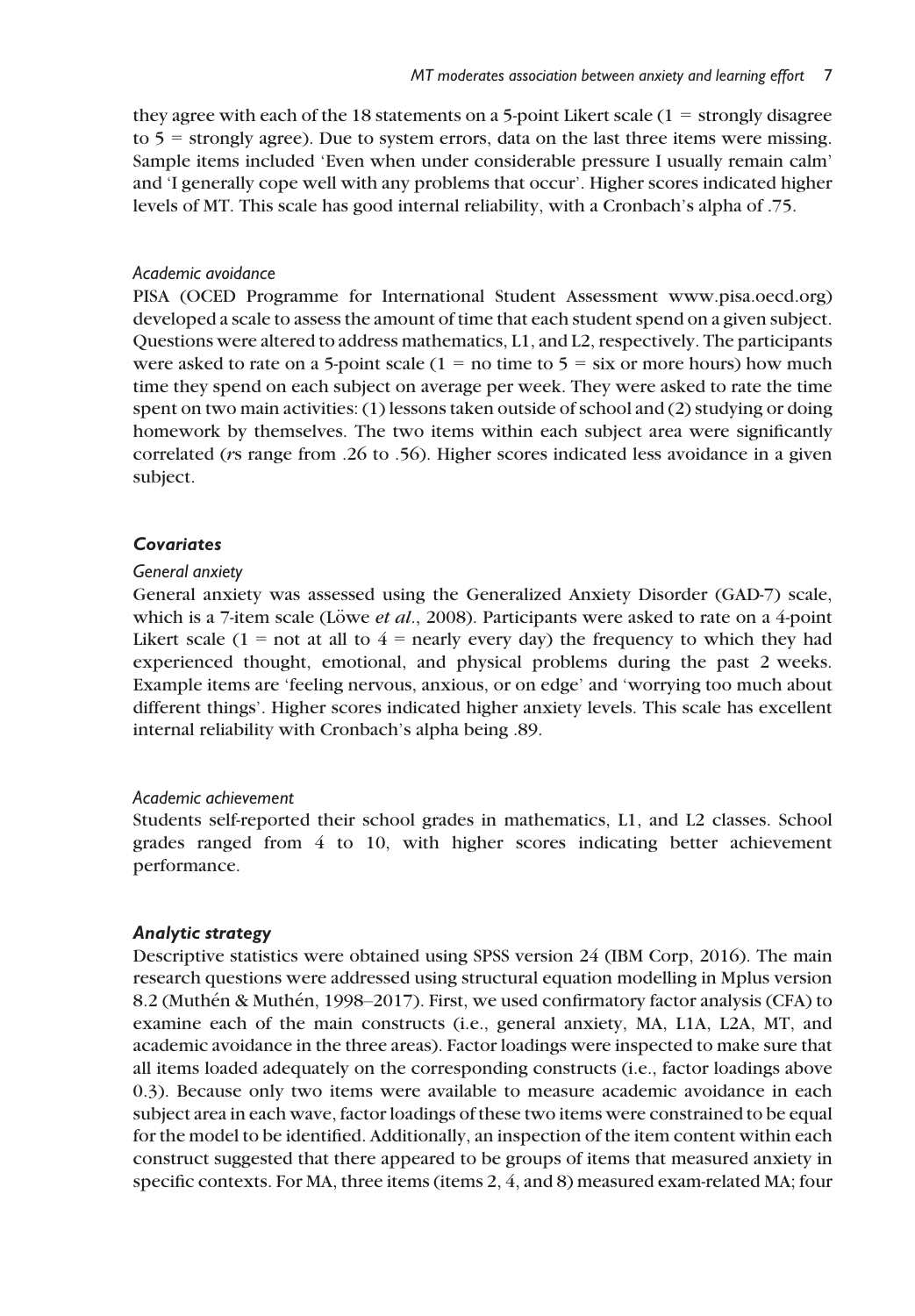items (items 3, 6, 7, and 9) measured MA associated with math learning in the classroom; the two remaining items measured MA associated with doing math homework and MA associated with using math tables. As such, correlational paths were added among residuals of the exam-related indicators and among residuals of the classroom-related indicators to capture the context-specific covariance. For L1A, three items (items 3, 5, and 6) assessed L1A about written assessments, whereas each of the remaining items, respectively, measured learning-related L1A, L1A about oral performance, and L1A about assessments in unspecified formats. Therefore, correlations were added among the residuals of the three written-assessment indicators to capture covariance unique to this context. For L2A, three items measured L2A associated with speaking L2 in front of the class (items 3, 6, and 7), one item measured L2A associated with conversing in L2 with native speakers (item 2), one item measured L2A associated with L2 class (item 1), and one item measured L2A experienced in comparison with anxiety experienced in other classes (item 5). Correlations were added among the residuals of items 3, 6, and 7 to capture covariance unique to speaking L2 in class. Next, a measurement model with all main constructs was fitted to assess the correlations among latent variables.

Model fit indices including the chi-square test statistic, Comparative Fit Index (CFI), Tucker-Lewis Index (TLI), Root Mean Square Error of Approximation (RMSEA), and Standardized Root Mean Square Residual (SRMR) were used to evaluate model fit. A model with a CFI value above .95, a TLI value above .95, a RMSEA value below .06, and a SRMR value below .08 is considered to have an excellent fit to the observed data (Hu & Bentler, 1999). A model with a CFI value above .90, a TLI value above .90, and a RMSEA value below .08 is considered to have an acceptable fit to the observed data (McDonald & Marsh, 1990; Yuan, 2005).

Next, to examine the longitudinal predictive effect of academic anxiety and its interaction with MT on subsequent academic avoidance, a structural equation model (SEM) was conducted in each of the three domains (Figure 1). In particular, the interaction between academic anxiety and MT on academic avoidance was examined using the latent variable interaction approach described in Klein and Moosbrugger (2000). To examine the statistical significance of the latent interaction term, we followed a twostep procedure recommended by Maslowsky, Jager, and Hemken (2015). First, we estimated the SEM without the latent interaction term (M0). Second, we estimated the SEM with the latent interaction term (M1; see Figure 1). The two models were compared using a log-likelihood ratio test, such that  $-2 \times (log-likelihood$  for  $MO - log-likelihood$ for M1) approximates a chi-square distribution with one degree of freedom. A significant log-likelihood ratio test means that M0 fits significantly worse than M1, which indicates that the interaction term should be retained. Once a significant latent interaction term was found, post-hoc analyses were conducted. Specifically, in each domain, the effect of wave1 academic anxiety on wave2 academic avoidance was investigated at high (i.e., one standard deviation above the mean), medium (i.e., the mean), and low (i.e., one standard deviation below the mean) levels of MT.

In addition to the main study variables, students' school, age, sex, wave1 general anxiety, wave1 academic achievement in each of the three domains, and wave1 academic avoidance in each of the three domains were included in the corresponding SEMs as covariates. General anxiety was included as a covariate to rule out the possibility that differences in academic avoidance are attributable to differences in general (but not domain specific) anxiety. Academic achievement was included as a covariate to rule out the possibility that differences in academic avoidance are attributable to differences in academic skills alone. Wave1 academic avoidance was included as a covariate to control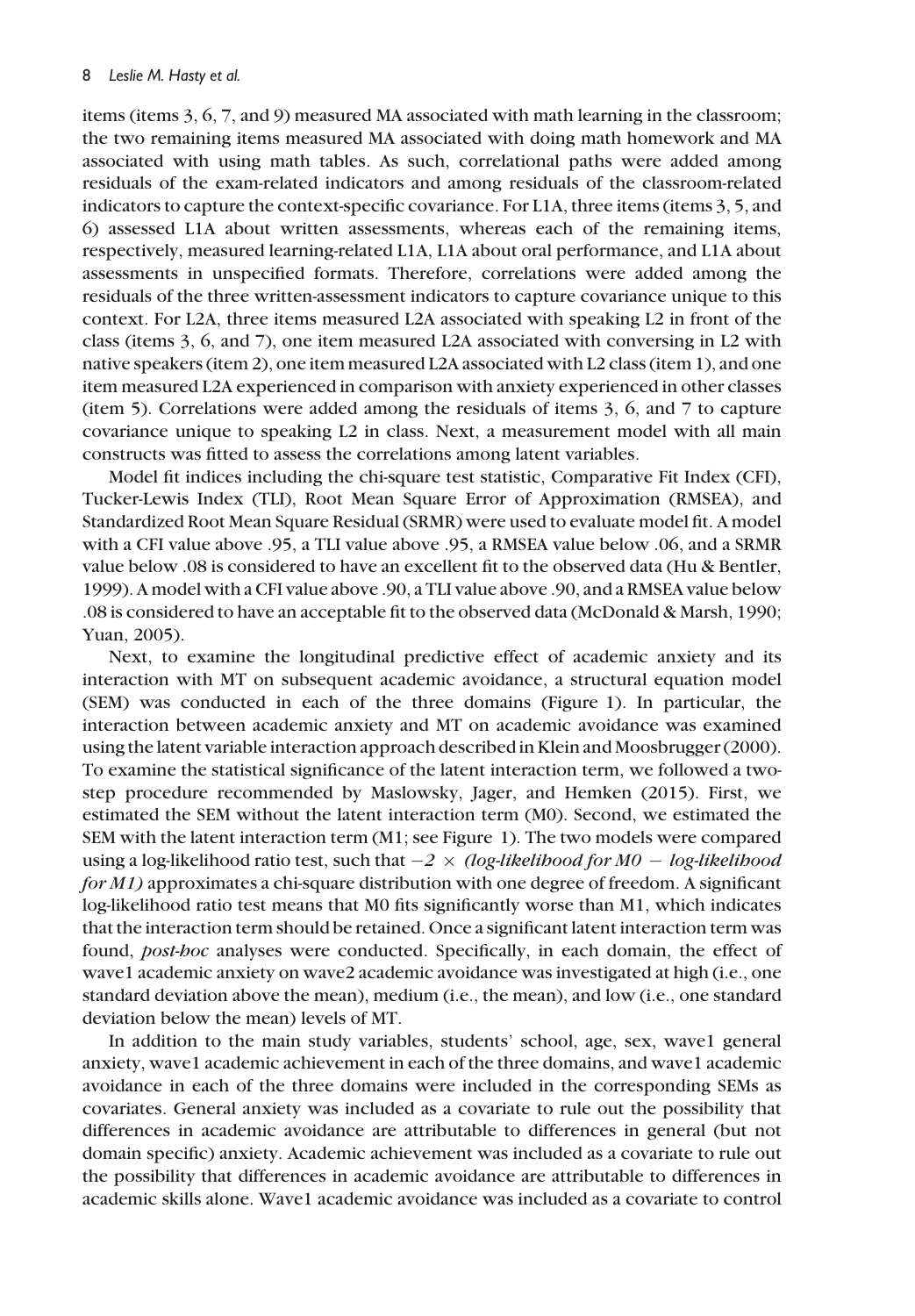

Figure 1. Structural equation models examining the predictive effects of wave1 academic anxiety, wave1 mental toughness, and their interaction on wave2 academic avoidance, controlling for covariates including students' school, age, sex, wave1 general anxiety, wave1 academic achievement, and wave1 academic avoidance. Squares represent manifest variables, and circles represent latent constructs. The filled circle represents the interaction between wave1 academic anxiety and wave1 mental toughness. Single-headed arrows represent predictive paths, and double-headed arrows represent correlations.

for individual differences in initial academic avoidance.<sup>1</sup> This allows us to examine the unique contribution of academic anxiety and MT on subsequent academic avoidance. All covariates were mean centered prior to analyses.

To examine the assumptions of normality, homoskedasticity, and data missing mechanism, we used the R package developed by Jamshidian, Jalal, and Jansen (2014). Results showed that the assumption of homoskedasticity and missing completely at random were met ( $p = .37$ ), while the assumption of normality was not met ( $p < .001$ ). As such, parameters in all models were estimated using the maximum likelihood estimator with robust standard errors, which handles missing data using full information maximum likelihood.

#### **Results**

#### Descriptive statistics

Descriptive statistics are shown in Table 1. All main variables were widely distributed across their respective scales. On average, students reported modest levels of anxiety in mathematics, L1, and L2, and moderate MT. Students reported an average of 2 hr of study time per week on each of the three subjects.

<sup>&</sup>lt;sup>1</sup> Including academic avoidance in wave I as a latent covariate produced nonpositive definite covariance matrices. As a result, academic avoidance in wave1 was included as a manifest covariate, which is computed by taking a mean of the two items within each subject area.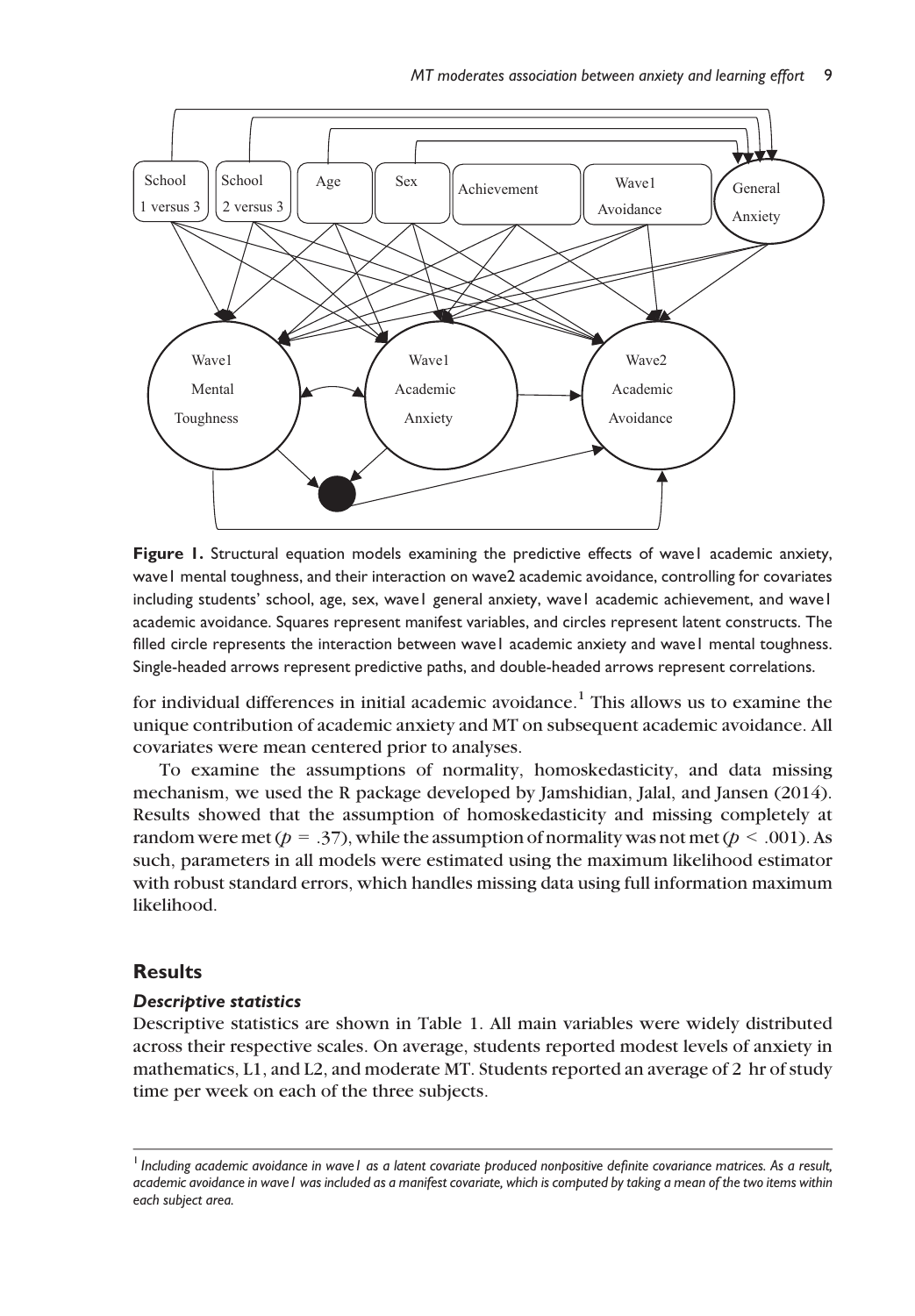|                            | Mean | SD   | Median | Minimum | Maximum | Possible range |
|----------------------------|------|------|--------|---------|---------|----------------|
| General anxiety            | .9   | 0.73 | 1.86   | 1.00    | 4.00    | $I-4$          |
| Math anxiety               | 2.42 | 0.73 | 2.44   | 1.00    | 5.00    | $I - 5$        |
| L1 anxiety                 | 2.38 | 0.81 | 2.33   | 1.00    | 4.50    | $I - 5$        |
| L <sub>2</sub> anxiety     | 2.54 | 1.00 | 2.43   | 1.00    | 5.00    | $1-5$          |
| Mental toughness           | 3.20 | 0.50 | 3.20   | 1.60    | 4.67    | $1-5$          |
| Math time spent wavel      | 2.24 | 0.70 | 2.00   | 1.00    | 5.00    | $1-5$          |
| LI time spent wavel        | 2.25 | 0.69 | 2.00   | 1.00    | 5.00    | $1-5$          |
| L2 time spent wave l       | 2.34 | 0.76 | 2.00   | 1.00    | 5.00    | $1-5$          |
| Math time spent wave2      | 2.24 | 0.74 | 2.00   | 1.00    | 5.00    | $1-5$          |
| LI time spent wave2        | 2.25 | 0.71 | 2.00   | 1.00    | 5.00    | $I - 5$        |
| L2 time spent wave2        | 2.29 | 0.82 | 2.00   | 1.00    | 5.00    | $1-5$          |
| Math achievement           | 6.42 | 1.46 | 6.00   | 4.00    | 10.00   | $4 - 10$       |
| L1 achievement             | 6.81 | 1.00 | 7.00   | 4.00    | 10.00   | $4 - 10$       |
| L <sub>2</sub> achievement | 6.74 | 1.23 | 7.00   | 4.00    | 9.00    | $4 - 10$       |

Table 1. Descriptive statistics

Note.  $LI =$  native language;  $L2 =$  second language; more time spent indicates less avoidance.

## Confirmatory factor analyses

Confirmatory factor analysis showed that with the exception of MT, all the items for all other main constructs had adequate loadings (0.3 or above) and were retained in the final model. For MT, eight items (items  $1, 4, 5, 7, 10, 13, 14$ , and  $15$ ) that had loadings above 0.3 were retained in the final model. Model fit indices and factor loadings for the CFA models are shown in Table 2. All measurement models, with the exception of the measurement model for MT, had acceptable fit. Next, we inspected correlations among indicators of MT to identify possible reasons for the poor fitting (Table S3). Two items (items 14 and 15) were particularly strongly correlated. An inspection of the item content suggested that both items captured the extent to which individuals focus on the bright side of challenges. A correlation was added between the residuals of these two indicators in the final measurement model for MT. This model fits the data adequately.

Correlations between latent factors were obtained in a measurement model that included all constructs. Fit statistics for this model are  $\chi^2(df) = 2769.605$  (1,059),  $RMSEA = .060$ ,  $SRMR = .072$ ,  $CFI = .818$ , and  $TLI = .797$ . RMSEA and SRMR indicated a good model fit. However, TLI and CFI indicated a poor model fit. One possible reason for the poor model fit is that additional correlations among residuals of indicators across constructs were not accounted for. A close examination of indicators for all constructs suggested that pairs of indicators assessed the same activity in two different domains: (1) One indicator of L1A and one indicator of MA both measured anxiety associated with starting learning a new chapter; (2) one indicator of MA and one indicator of L1A both measured anxiety experienced during a surprise quiz; (3) one indicator of L1A and three indicators of L2A measured anxiety experienced when speaking the language in front of class; (4) one indicator in each of the three domains within each wave assessed the amount of time spent on doing homework; and (5) one indicator in each of the three domains within each wave assessed the amount of time spent on taking afterschool lessons. Additional correlations were added in the measurement model between each pair of residuals in the above five sets to account for these context-specific relations. This final measurement model fits the data adequately:  $\chi^2(df) = 1844.587 (1,033)$ , RMSEA = .042,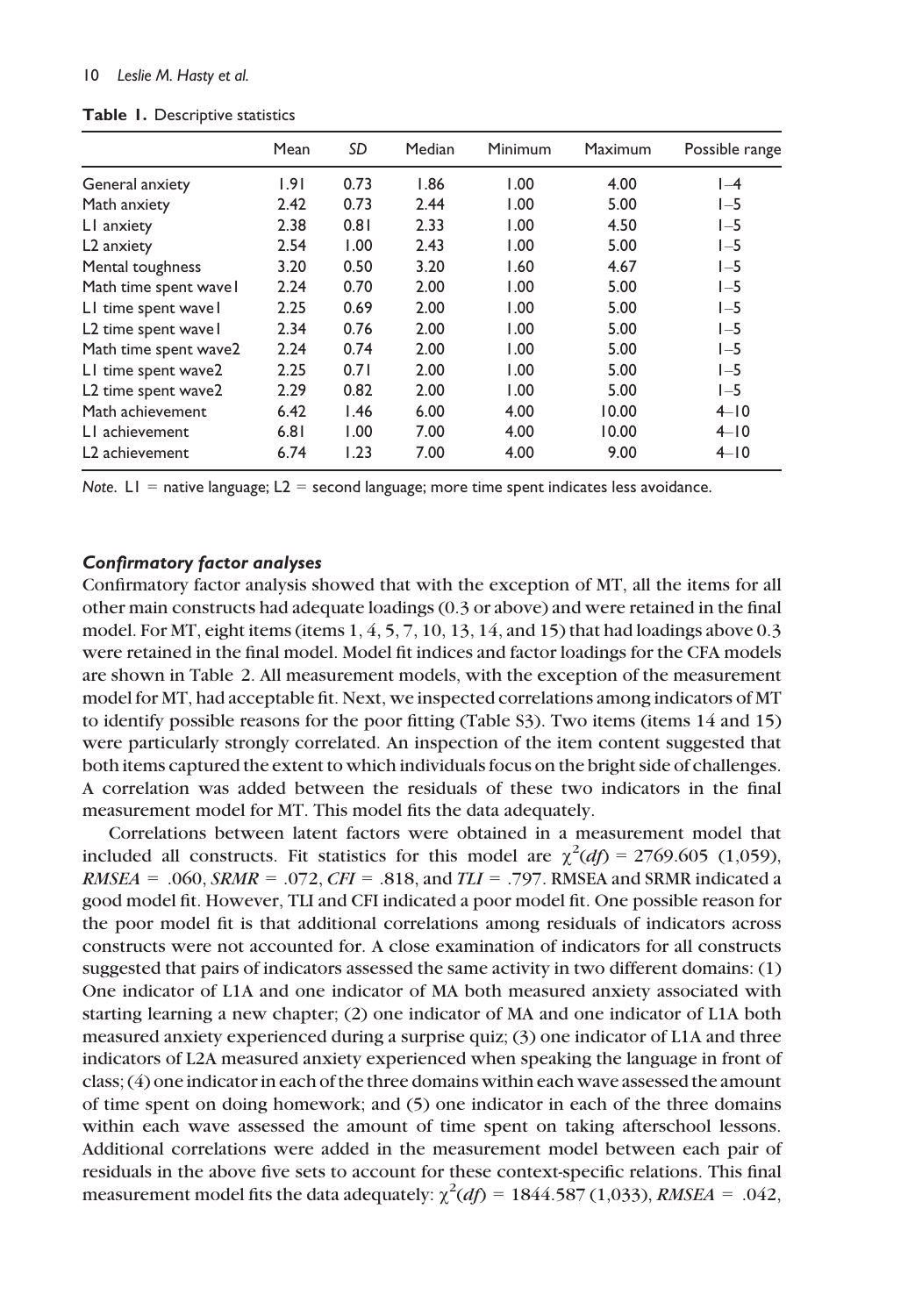|             | E                          | N<br>M                                                                         | $\leq$                                                                                                                                                  | $L^2$           | MT (initial) MT (Final)       |                               | Wavel<br>spent<br>math<br>time | Wave2<br>spent<br>math<br>time | LI time<br>Wavel<br>spent      | LI time<br>Wave2<br>spent | L <sub>2</sub> time<br>Wavel<br>spent | L <sub>2</sub> time<br>Wave2<br>spent |
|-------------|----------------------------|--------------------------------------------------------------------------------|---------------------------------------------------------------------------------------------------------------------------------------------------------|-----------------|-------------------------------|-------------------------------|--------------------------------|--------------------------------|--------------------------------|---------------------------|---------------------------------------|---------------------------------------|
| RMSEA       | 47.225 (14) 39.063 (18)    |                                                                                | 0.048(6)<br>$0+0$                                                                                                                                       | .066            | 31.523 (11) 120.671 (20)<br>Ξ | 40.560 (19) 0.000 (0)<br>.052 |                                | 0.000 (0)                      | 0.000(0)                       | 0.000 (0)                 | 0.000(0)                              | 0.000(0)                              |
| SRMR        |                            | 052<br>031                                                                     | 025                                                                                                                                                     | 026             | .057                          | .033                          | $\mid$                         |                                | $\begin{array}{c} \end{array}$ | $\mid$                    | $\begin{array}{c} \end{array}$        | $\mid$                                |
|             | ,969                       | 980                                                                            | .993                                                                                                                                                    | 980             | 850                           | 968                           |                                |                                | $\begin{array}{c} \end{array}$ |                           | $\mid$                                | $\begin{array}{c} \end{array}$        |
|             | 953                        | 961                                                                            | .983                                                                                                                                                    | $\overline{56}$ | $\bar{5}$                     | 953                           |                                |                                |                                |                           |                                       |                                       |
| ndicator    | 0.80(0.04)                 | 0.07                                                                           | 0.74(0.06)                                                                                                                                              | 0.66 (0.04)     | 0.52(0.05)                    | 0.52(0.05)                    | 0.56 (0.06)                    | 0.63(0.05)                     | 0.45(0.07)                     | 0.52(0.06)                | 0.63 (0.06)                           | 0.74(0.05)                            |
| ndicator 2  | 0.87(0.04)                 | 1.68 (0.07                                                                     | 0.43(0.06)                                                                                                                                              | 0.60(0.04)      | 0.74(0.05)                    | 0.77(0.05)                    | 0.56(0.06)                     | 0.63(0.05)                     | 0.45(0.07)                     | 0.52(0.06)                | 0.63(0.06)                            | 0.74(0.05)                            |
| ndicator 3  |                            | 0.77 (0.08)                                                                    | 0.61 (0.06)                                                                                                                                             | 0.71 (0.04)     | 0.60 (0.05)                   | 0.60(0.05)                    |                                |                                |                                |                           |                                       |                                       |
| Indicator 4 | 0.86 (0.04)<br>0.75 (0.05) | (0.07)                                                                         | 0.41 (0.06)                                                                                                                                             | (0.04)<br>0.77( | (0.07)<br>0.37(               | 0.37 (0.07)                   |                                |                                |                                |                           |                                       |                                       |
| Indicator 5 |                            |                                                                                | 0.56(0.07)                                                                                                                                              | 0.74(0.04)      | 0.72 (0.05)                   | 0.73 (0.05)                   |                                |                                |                                |                           |                                       |                                       |
| Indicator 6 | 0.60 (0.05)<br>0.65 (0.05) | $\begin{array}{c} 0.77 \ (0.07) \\ 0.55 \ (0.06) \\ 0.47 \ (0.07) \end{array}$ | 0.75(0.05)                                                                                                                                              | 0.86(0.03)      | (0.06)<br>0.57 <sub>1</sub>   | 0.59 (0.06)                   |                                |                                |                                |                           |                                       |                                       |
| Indicator 7 | 0.63 (0.06)                |                                                                                |                                                                                                                                                         | 0.59 (0.05)     | (0.06)<br>0.61                | 0.53(0.05)                    |                                |                                |                                |                           |                                       |                                       |
| Indicator 8 |                            | 0.53(0.07)                                                                     |                                                                                                                                                         |                 | 0.60 (0.06)                   | 0.52(0.05)                    |                                |                                |                                |                           |                                       |                                       |
| Indicator 9 |                            | 0.72(0.07)                                                                     |                                                                                                                                                         |                 |                               |                               |                                |                                |                                |                           |                                       |                                       |
|             |                            |                                                                                | Note. CFI = comparative fit index; df = degrees of freedom; GA = general anxiety; L1 = native language; L2 = second language; MA = mathematics anxiety; |                 |                               |                               |                                |                                |                                |                           |                                       |                                       |
|             |                            |                                                                                | MT = mental toughness; RMSEA = the root mean square error of approximation; SRMR = Standardized Root Mean Square; TLI = Tucker-Lewis Index.             |                 |                               |                               |                                |                                |                                |                           |                                       |                                       |

Table 2. Confirmatory factor analyses: model fit indices, factor loadings, and standard errors **Table 2.** Confirmatory factor analyses: model fit indices, factor loadings, and standard errors Model fit indices were not estimated for academic avoidance, because these measurement models were just identified.

Model fit indices were not estimated for academic avoidance, because these measurement models were just identified.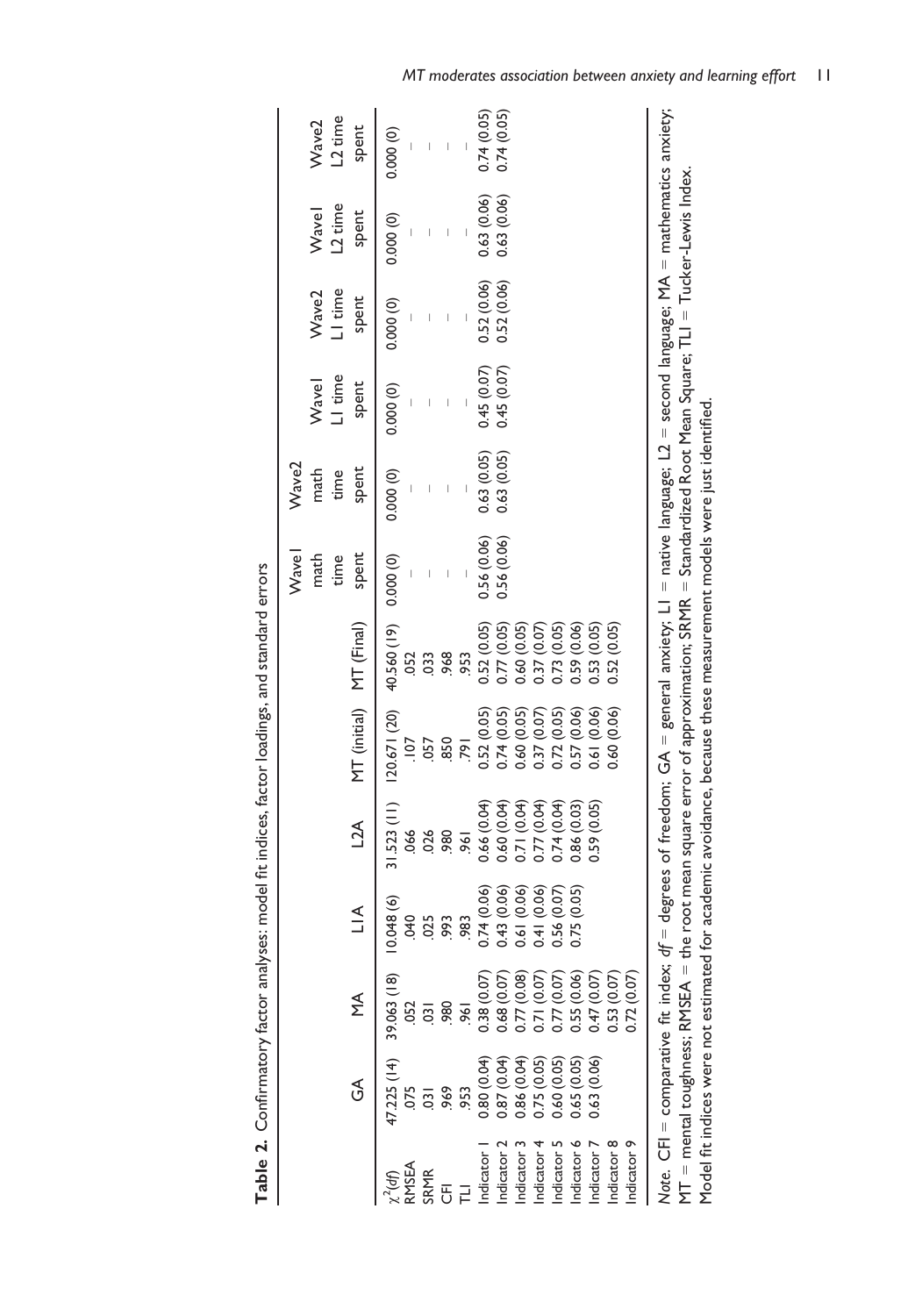$SRMR = .059$ ,  $CFI = .913$ , and  $TLI = .901$ . The estimated correlations between each pair of latent factors are shown in Table 3. Mathematics, L1, and L2 anxiety were modestly and positively associated with one another. Mental toughness was negatively associated with academic anxiety in all three areas. Higher MA and L2A were associated with more time spent (i.e., less academic avoidance) in mathematics and L2, respectively. L1A was not associated with time spent in L1. Higher MT was modestly negatively associated with less time spent in all three domains. Finally, time spent on afterschool learning was moderately stable within each domain and moderately positively correlated between domains.

# Structural equation models

Model fit indices for SEMs without the interaction effect in each domain are shown in Table S4. RMSEA and SRMR indicated an excellent fit, whereas CFI and TLI indicated a poor fit. To identify sources of misfit, we first ran a simpler model without the covariates within each domain. As shown in Table S4, these models fit the data well. These results suggested two possible reasons underlying the poor fit of the proposed models: (1) Many covariates did not significantly predict all the main constructs, resulting in nonparsimonious models, and (2) additional effects of covariates on residuals of indicators were not accounted for. Therefore, we first constrained all the non-significant predictive effects of covariates at zero. Then, we inspected the correlations among covariates and indicators of the main constructs, aiming to identify the condition in which a covariate did not significantly predict a latent construct, but it was correlated with selected indicators of that latent construct at a medium effect size or above (i.e., an |r| of approximately .3 or above). Two such correlations were identified, between sex and one indicator of MT (item 1;  $r = .32$ ) and between mathematics achievement and one indicator of mathematics avoidance (item 1;  $r = -.29$ ). The predictive effect of sex on the residual of MT item 1 was added in the SEMs in all three domains, and the predictive effect of mathematics achievement on avoidance item 1 was added in the SEM in mathematics. Fit indices (Table 4) suggested that these modified models generally fit the data adequately. Additionally, according to the likelihood ratio test, the model without the interaction

|                           |         | $\overline{2}$ | 3                 | 4       | 5         | 6        | 7        | 8        | 9      | $\overline{10}$ |
|---------------------------|---------|----------------|-------------------|---------|-----------|----------|----------|----------|--------|-----------------|
| I. General anxiety        |         |                |                   |         |           |          |          |          |        |                 |
| 2. Math anxiety           | .45*    |                |                   |         |           |          |          |          |        |                 |
| 3. LI anxiety             | $.23*$  | $.23*$         |                   |         |           |          |          |          |        |                 |
| 4. L <sub>2</sub> anxiety | $.28*$  | $23*$          | $.35*$            |         |           |          |          |          |        |                 |
| 5. Mental toughness       | $-.47*$ |                | $-.33^*$ $-.29^*$ | $-.19*$ |           |          |          |          |        |                 |
| 6. Math time spent wavel  | $21*$   | $.29*$         | $\overline{11}$   | .06     | $-.24* -$ |          |          |          |        |                 |
| 7. LI time spent wavel    | $.19*$  | $.33*$         | $\overline{11}$   | .01     | $-.08$    | $.58* -$ |          |          |        |                 |
| 8. L2 time spent wavel    | $.21*$  | $.25*$         | .13               | .02     | $-.15*$   | $.56*$   | $.43* -$ |          |        |                 |
| 9. Math time spent wave2  | $.20*$  | $.29*$         | .12               | .10     | $-.15*$   | $.72*$   | $.65*$   | $.49* -$ |        |                 |
| 10. LI time spent wave2   | $.17*$  | $.18*$         | .03               | .13     | $-.19*$   | $.45*$   | $.86*$   | $.35*$   | $.46*$ |                 |
| 11. L2 time spent wave2   | $.13*$  | $.31*$         | .09               | $.13*$  | $-.20*$   | $.41*$   | $.43*$   | $.50*$   | .48*   | $.63*$          |

Table 3. Bivariate correlations between latent factors

Note.  $LI =$  native language;  $L2 =$  second language; more time spent indicates less avoidance. \*Statistical significance under the pre-specified type I error rate of .05.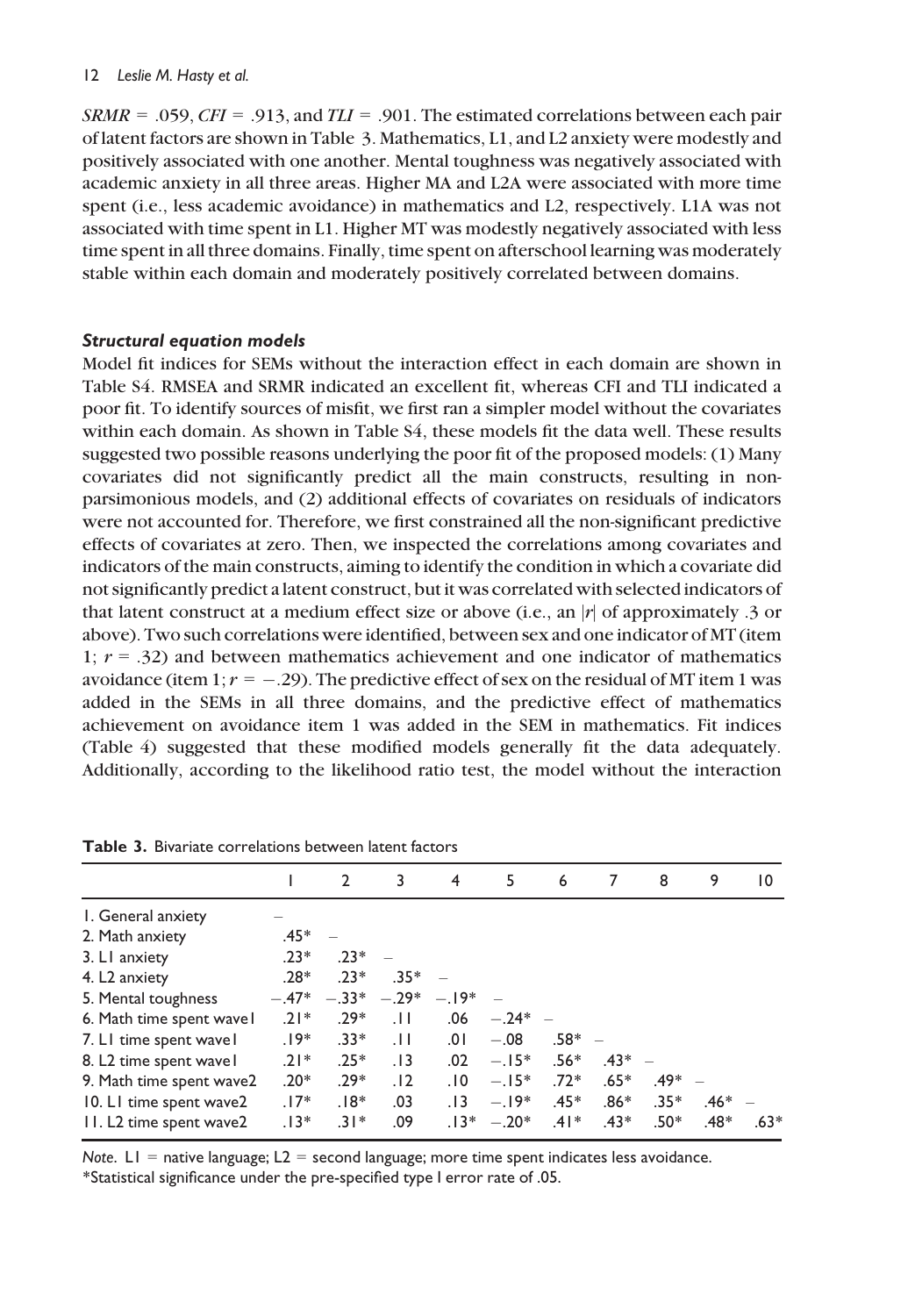effect fits significantly worse than the model with the interaction effect in mathematics and L1, suggesting that MT moderated the predictive effect of academic anxiety on wave2 avoidance in these two domains. In L2, model comparison suggested a trend for the moderation effect ( $p = .06$ ).

Unstandardized path estimates, their standard errors, and 95% confidence intervals from SEMs with the interaction effect in each domain are shown in Table 5. Pertaining to our main research questions, first, academic anxiety did not predict wave2 academic avoidance in any of the three domains after controlling for the effects of covariates including students' school, age, sex, general anxiety, academic achievement, and wave1 academic avoidance. Second, the interaction term was statistically significant in the domains of mathematics and L1. There was a trend for the interaction effect in L2  $(p = .06)$ . The interaction term accounted for 4%, 6%, and 2% of the variance in wave2 academic avoidance in mathematics, L1, and L2, respectively.

To examine the interaction between academic anxiety and MT in each domain, posthoc analyses were conducted. The effects of academic anxiety on wave2 academic avoidance in each domain were plotted at one standard deviation above the mean (high), the mean (medium), and one standard deviation below the mean (low) of MT. The results are shown in Figure 2. Figure 2a–c, respectively, presents results from post-hoc analysis in mathematics, L1, and L2. In all three domains, higher academic anxiety was significantly associated with more time spent in the corresponding subject only in students with high MT. In students with medium and low MT, academic anxiety was not significantly associated with time spent in afterschool learning in any of the three domains.

|                   |                         | <b>Mathematics</b> |                | LI           |                | L2               |
|-------------------|-------------------------|--------------------|----------------|--------------|----------------|------------------|
|                   | M <sub>0</sub>          | MΙ                 | M <sub>0</sub> | MΙ           | M <sub>0</sub> | MΙ               |
| Log-likelihood    | $-13306.434 -13302.959$ |                    | $-11946.405$   | $-11941.722$ | $-12776.253$   | $-12774.573$     |
| Number of<br>free | 103                     | 104                | 88             | 89           | 87             | 88               |
| parameters        |                         |                    |                |              |                |                  |
| <b>AIC</b>        | 26818.868               | 26813.918          | 24068.810      | 24061.445    | 25726.507      | 25725.145        |
| aBIC              | 26909.618               | 26905.549          | 24146.344      | 24139.860    | 25803.160      | 25802.679        |
| $-2LL$            |                         | $6.950*$           |                | $9.366*$     |                | $3.36^{\dagger}$ |
| <b>AAIC</b>       |                         | 4.950              |                | 7.365        |                | 1.362            |
| $\triangle$ aBIC  |                         | 4.069              |                | 6.484        |                | 0.481            |
| <b>RMSEA</b>      | .046                    |                    | .048           |              | .049           |                  |
| <b>SRMR</b>       | .064                    |                    | .073           |              | .062           |                  |
| <b>CFI</b>        | .913                    |                    | .901           |              | .914           |                  |
| TLI               | .902                    |                    | .890           |              | .904           |                  |
| $R^2$             | .34                     | .38                | .44            | .50          | .26            | .28              |
| $\Delta R^2$      |                         | .04                |                | .06          |                | .02              |

Note. ΔAIC/ΔaBIC = AIC/aBIC change from M0 to M1;  $\Delta R^2$  = additional variance in wave2 avoidance explained by the interaction term;  $-2L = -2 \times (M0 \log{-}$  likelihood  $- M1 \log{-}$  likelihood); aBIC = sample size adjusted Bayesian information criterion; AIC = Akaike information criterion; CFI = Comparative Fit Index; M0 = SEM without the interaction effect; M1 = SEM with the interaction effect;  $R^2$  = total variance in wave2 avoidance accounted for by all predictors; RMSEA = Root Mean Square Error of Approximation;  $SRMR = Standardized Root Mean Square$ ; TLI = Tucker-Lewis Index.

 $*$ M0 fits significantly worse than M1 under the pre-specified type I error rate of .05.;  $^\dagger p =$  .06.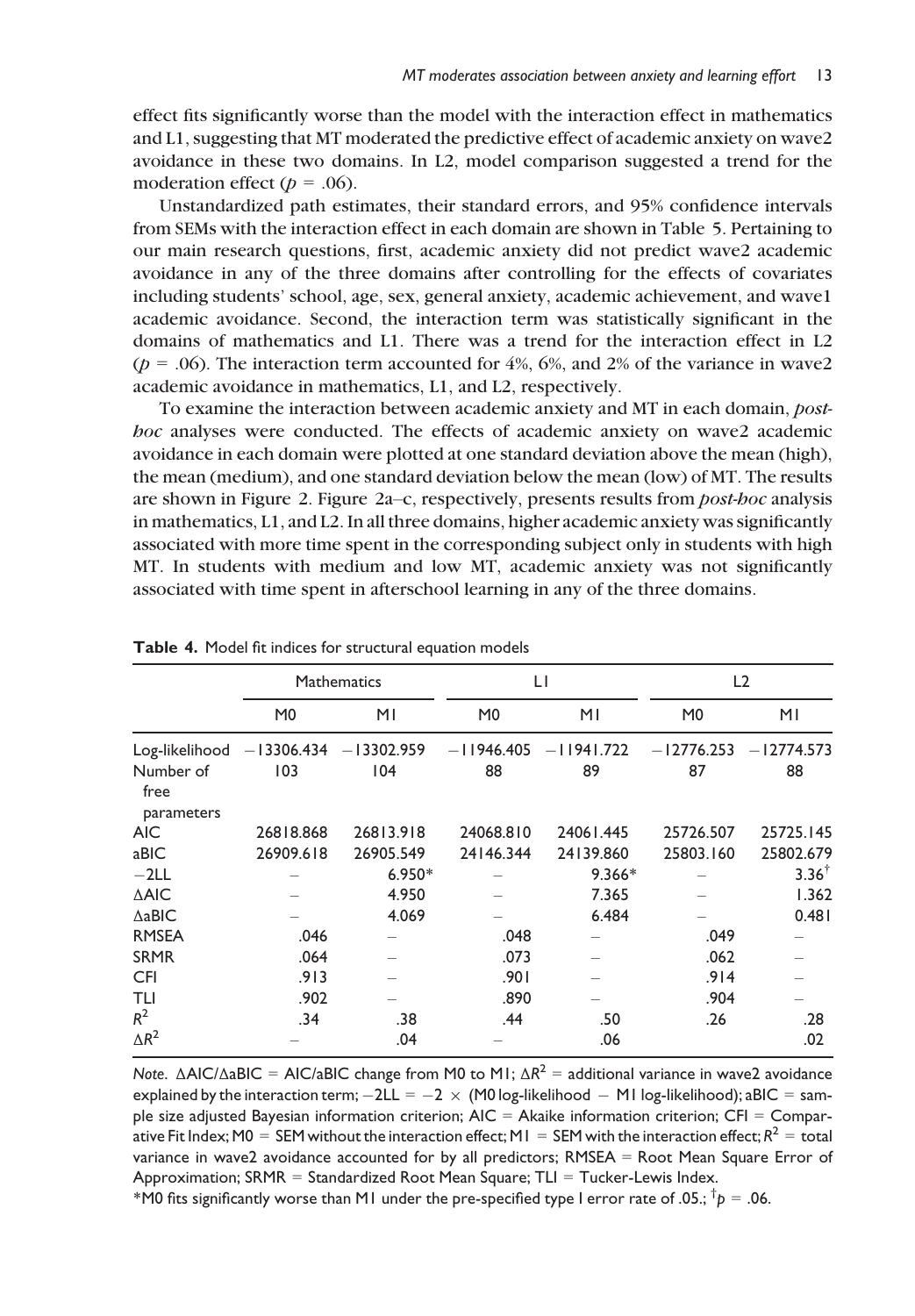# **Discussion**

The current study first investigated whether students with higher academic anxiety engaged in more avoidance in afterschool learning in high school in three subject areas: mathematics, L1, and L2. Using a longitudinal design, our findings did not support the notion that higher academic anxiety leads to a greater degree of avoidance in learning in all students (Hembree, 1990; Horwitz et al., 1986; LeFevre et al., 1992). Instead, we found that after controlling for differences in initial academic achievement and academic avoidance, students with high academic anxiety did not differ from their low anxiety counterparts in their academic avoidance in any of the three domains.

The unique operationalization of learning avoidance used in the present study likely contributed to the discrepancy between the current results and other findings in the existing literature. Extant literature on domain-specific anxiety has mostly defined avoidance in more distal and optional settings, such as not pursuing a math related career, not taking advanced electives, or not communicating in L2 (Hembree, 1990; Horwitz et al., 1986; LeFevre et al., 1992; MacIntyre & Charos, 1996). Other studies on domain general or test anxiety mostly focused on in-class or test-related learning avoidance. In contrast, we investigated domain-specific learning that occurred outside of school in a compulsory educational setting by operationalizing learning avoidance as the amount of time spent on afterschool learning in a given academic domain. Students who are anxious about a school subject may choose to do as little of it as possible when there is a viable alternative path (e.g., whether to pursue a degree in computer science or language arts; Hembree, 1990; MacIntyre & Charos, 1996). Students who are anxious about a school subject may also choose to engage in self-handicapping strategies (e.g., procrastinate) in a high-stake context to avoid negative evaluations that may damage one's academic selfesteem (Cassady & Johnson, 2002; Klassen et al., 2009). However, our finding resonates with several studies that revealed a null or negative association between domain-general academic anxiety and procrastination on homework assignments or regular learning tasks (Milgram & Toubiana, 1999; Yerdelen et al., 2016). Together, these findings may suggest that academically anxious students do not necessarily avoid learning more than their nonanxious counterparts do in their daily, low-stake, task-oriented learning environment. Some studies even suggest that academically anxious students may engage in compensatory effort in low-stake tasks to reduce their anxiety (Milgram & Toubiana, 1999). This argument is also in line with the attentional control theory (ACT), which posits that anxious individuals often endorse approach-oriented strategies to ensure good performance on laboratory tasks (Eysenck, Derakshan, Santos, & Calvo, 2007). The ACT argues that anxiety adversely impacts performance efficiency by impairing goal-driven attention required for cognitive tasks (Eysenck et al., 2007). As a result, individuals with high anxiety often endorse alternative strategies, such as increased effort and use of additional cognitive resources, to compensate for their impaired cognitive capacities in real-time during testing (Eysenck et al., 2007; Hadwin, Brogan, & Stevenson, 2005; Smith, Bellamy, Collins, & Newell, 2001).

We also found that MT moderated the relations between academic anxiety and academic avoidance. Among those with high levels of MT, students with higher anxiety reported less avoidance than their less anxious peers did in studying mathematics, L1, and L2 after school. However, anxious students with low levels of MT did not differ from their non-anxious peers in their time spent on afterschool learning. Extant literature has shown that mentally tough individuals are hardworking and responsible (Clough et al., 2002). They tend to use more approach-oriented strategies such as increased efforts and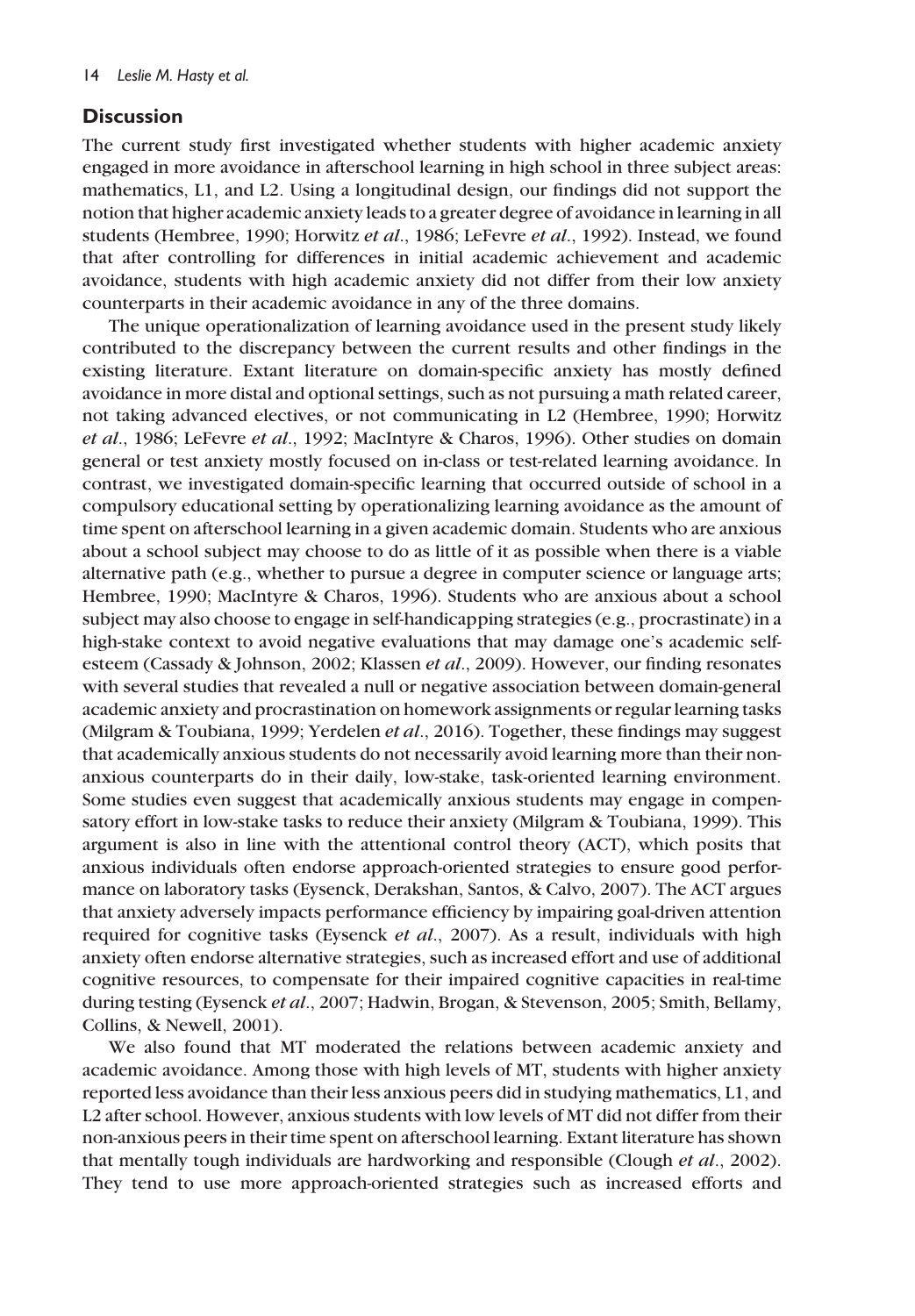| Table 5. Path estimates from struct |                           |                 |                                      |                 | ural equation models: academic anxiety, mental toughness, and their interaction predict academic avoidance |                 |                         |
|-------------------------------------|---------------------------|-----------------|--------------------------------------|-----------------|------------------------------------------------------------------------------------------------------------|-----------------|-------------------------|
|                                     |                           |                 | Mathematics                          |                 | Ξ                                                                                                          |                 | $\overline{\mathbf{C}}$ |
|                                     |                           | B (SE)          | 95% CI                               | B (SE)          | 95% CI                                                                                                     | B (SE)          | 95% CI                  |
| School I versus 3                   | General anxiety           |                 |                                      |                 |                                                                                                            |                 |                         |
| School 2 versus 3                   | General anxiety           |                 |                                      |                 |                                                                                                            |                 |                         |
| Age                                 | General anxiety           | $0.14(0.04)$ *  | (0.07, 0.21)                         | $0.14(0.04)$ *  | (0.07, 0.21)                                                                                               | $0.14(0.04)$ *  | (0.07, 0.22)            |
| $Sex(0 = F, 1 = M)$                 | General anxiety           | $-0.62(0.11)*$  | $(-0.82, -0.41)$                     | $-0.62(0.11)^*$ | $-0.83, -0.41$                                                                                             | $0.62(0.11)*$   | $(-0.82, -0.41)$        |
| School I versus 3                   | Academic anxiety          | $-0.70(0.16)$ * | $(-1.01,-0.39)$                      | $-0.58(0.17)$ * | $-0.90, -0.25$                                                                                             |                 |                         |
| School 2 versus                     | Academic anxiety          |                 |                                      | $-0.36(0.07)$ * | $(-0.50, -0.21)$                                                                                           |                 |                         |
| Age                                 | Academic anxiety          | $-0.14(0.06)$ * | $(-0.25, -0.02)$                     |                 |                                                                                                            |                 |                         |
| $Sex (0 = F; 1 = M)$                | Academic anxiety          | $-0.41(0.19)$ * | $(-0.77, -0.04)$                     |                 |                                                                                                            | $-0.42(0.12)$ * | $(-0.65, -0.19)$        |
| General anxiety                     | Academic anxiety          | $0.49(0.09)*$   | (0.32, 0.66)                         | $0.26(0.07)$ *  | (0.13, 0.40)                                                                                               | $0.25(0.06)$ *  | (0.13, 0.37)            |
| Wavel time spent                    | Academic anxiety          |                 |                                      |                 |                                                                                                            |                 |                         |
| Achievement                         | Academic anxiety          | $-0.26(0.05)$ * | $(-0.36, -0.16)$                     | $-0.21(0.06)*$  | $(-0.33, -0.08)$                                                                                           | $-0.46(0.06)*$  | $(-0.57, -0.36)$        |
| School I versus 3                   | toughness<br>Mental       |                 |                                      |                 |                                                                                                            |                 |                         |
| School 2 versus 3                   | toughness<br>Mental       |                 |                                      |                 |                                                                                                            |                 |                         |
| Age                                 | toughness<br>Mental       | $0.09(0.04)$ *  | (0.01, 0.17)                         | $0.09(0.04)$ *  | (0.01, 0.17)                                                                                               | $0.10(0.04)$ *  | (0.01, 0.18)            |
| $Sex (0 = F; 1 = M)$                | toughness<br>Mental       |                 |                                      |                 |                                                                                                            |                 |                         |
| General anxiety                     | toughness<br>Mental       | $-0.48(0.09)*$  | $(-0.66, -0.31)$<br>$(-0.33, -0.00)$ | $-0.50(0.09)$ * | $(-0.68, -0.32)$                                                                                           | $-0.50(0.09)*$  | $(-0.68, -0.33)$        |
| Wavel time spent                    | toughness<br>Mental       | $-0.17(0.08)*$  |                                      |                 |                                                                                                            |                 |                         |
| Achievement                         | toughness<br>Mental       |                 |                                      | $0.26(0.06)$ *  | (0.13, 0.38)                                                                                               |                 |                         |
| School I versus 3                   | time spent<br>Wave2       |                 |                                      |                 |                                                                                                            |                 |                         |
| School 2 versus 3                   | time spent<br>Wave2       |                 |                                      |                 |                                                                                                            |                 |                         |
| Age                                 | Wave2 time spent          |                 |                                      | $0.18(0.07)$ *  | (0.03, 0.32)                                                                                               |                 |                         |
| $Sex (0 = F; 1 = M)$                | Wave2 time spent          |                 |                                      |                 |                                                                                                            |                 |                         |
| General anxiety                     | Wave2 time spent          |                 |                                      |                 |                                                                                                            |                 |                         |
| Wavel time spent                    | Wave2 time spent          | $1.03(0.16)$ *  | (0.71, 1.36)                         | $1.22(0.30)$ *  | (0.63, 1.80)                                                                                               | $0.74(.13)*$    | (0.50, 0.99)            |
| Achievement                         | time spent<br>Wave2       |                 |                                      | $0.25(0.10)$ *  | (0.05, 0.45)                                                                                               |                 |                         |
| Academic anxiety                    | time spent<br>$W$ ave $2$ | 0.11(0.08)      | $(-0.05, 0.26)$                      | 0.00(0.12)      | $-0.24, 0.25$                                                                                              | 0.10(0.06)      | $(-0.02, 0.22)$         |
|                                     |                           |                 |                                      |                 |                                                                                                            |                 | Continued               |

Table 5. Path estimates from structural equation models: academic anxiety, mental toughness, and their interaction predict academic avoidance cadomic  $\frac{1}{2}$  $\frac{1}{4}$  $\overline{\phantom{a}}$  $\ddot{\ddot{\cdot}}$ and those into  $\overline{a}$  $n+1+n$ adamic Ĺ,  $P_{n+h}$ ú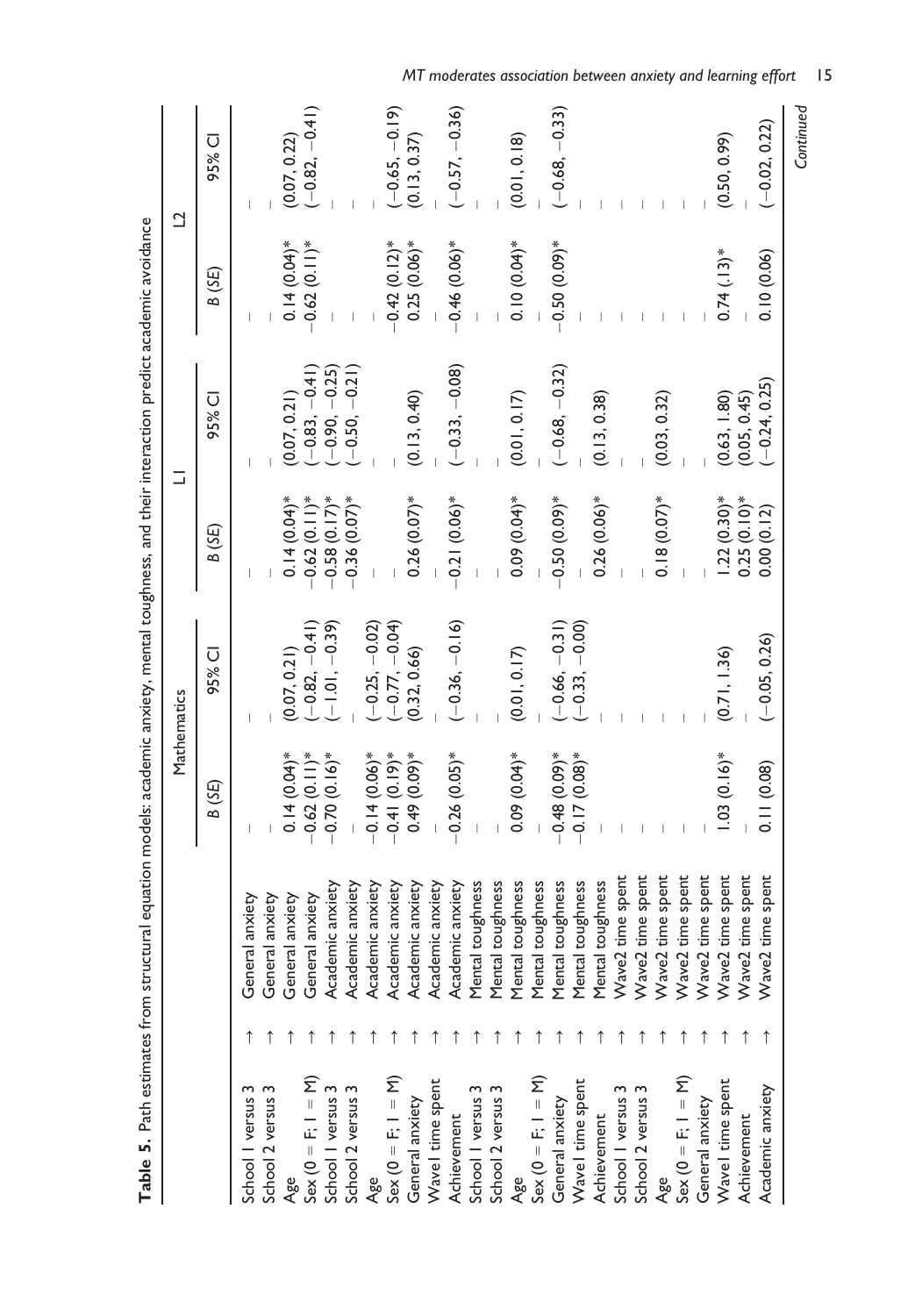Table 5. (Continued) Table 5. (Continued)

|                                                                    |                                                                                          |                                                 | Mathematics                                    |                                                   |                                                    |                                              | ₫                                                   |
|--------------------------------------------------------------------|------------------------------------------------------------------------------------------|-------------------------------------------------|------------------------------------------------|---------------------------------------------------|----------------------------------------------------|----------------------------------------------|-----------------------------------------------------|
|                                                                    |                                                                                          | B (SE)                                          | 95% CI                                         | B (SE)                                            | 95% CI                                             | B (SE)                                       | 95% CI                                              |
| -atent interaction<br>Academic anxiety<br><b>1</b> ental toughness | time spent<br>time spent<br>Mental toughness<br>$\rightarrow$ Wave2<br>Wave <sub>2</sub> | $0.01(0.08)$<br>$0.14(0.06)$ *<br>$-0.13(0.07)$ | $(-0.15, 0.17)$<br>$-0.28, 0.01$<br>0.02, 0.26 | $-0.19(0.07)$ *<br>$0.28(0.12)*$<br>$-0.19(0.12)$ | $(-0.32, -0.06)$<br>$(-0.42, 0.04)$<br>0.05, 0.51) | 0.09(0.05)<br>$-0.13(0.07)$<br>$-0.04(0.07)$ | $(-0.26, 0.00)$<br>$(-0.00, 0.19)$<br>$-0.17, 0.09$ |
| Note. Paths indicated by '-' have been                             | constrained to 0.                                                                        |                                                 |                                                |                                                   |                                                    |                                              |                                                     |

Note. Paths indicated by '–' have been constrained to 0.

 $B$  = unstandardized path estimates;  $Cl$  = confidence interval;  $LI$  = native language;  $L2$  = foreign language; more time spent indicates less avoidance;  $SE$  = standard  $B$  = unstandardized path estimates;  ${\sf Cl}$  = confidence interval;  ${\sf L}1$  = native language;  ${\sf L}2$  = foreign language; more time spent indicates less avoidance;  $5E$  = standard errors. errors.

\*Statistical significance under the pre-specified type I error rate of .05:,  $\dagger$ p = .06. \*Statistical significance under the pre-specified type I error rate of .05.;  $^{\dagger}p = .06$ .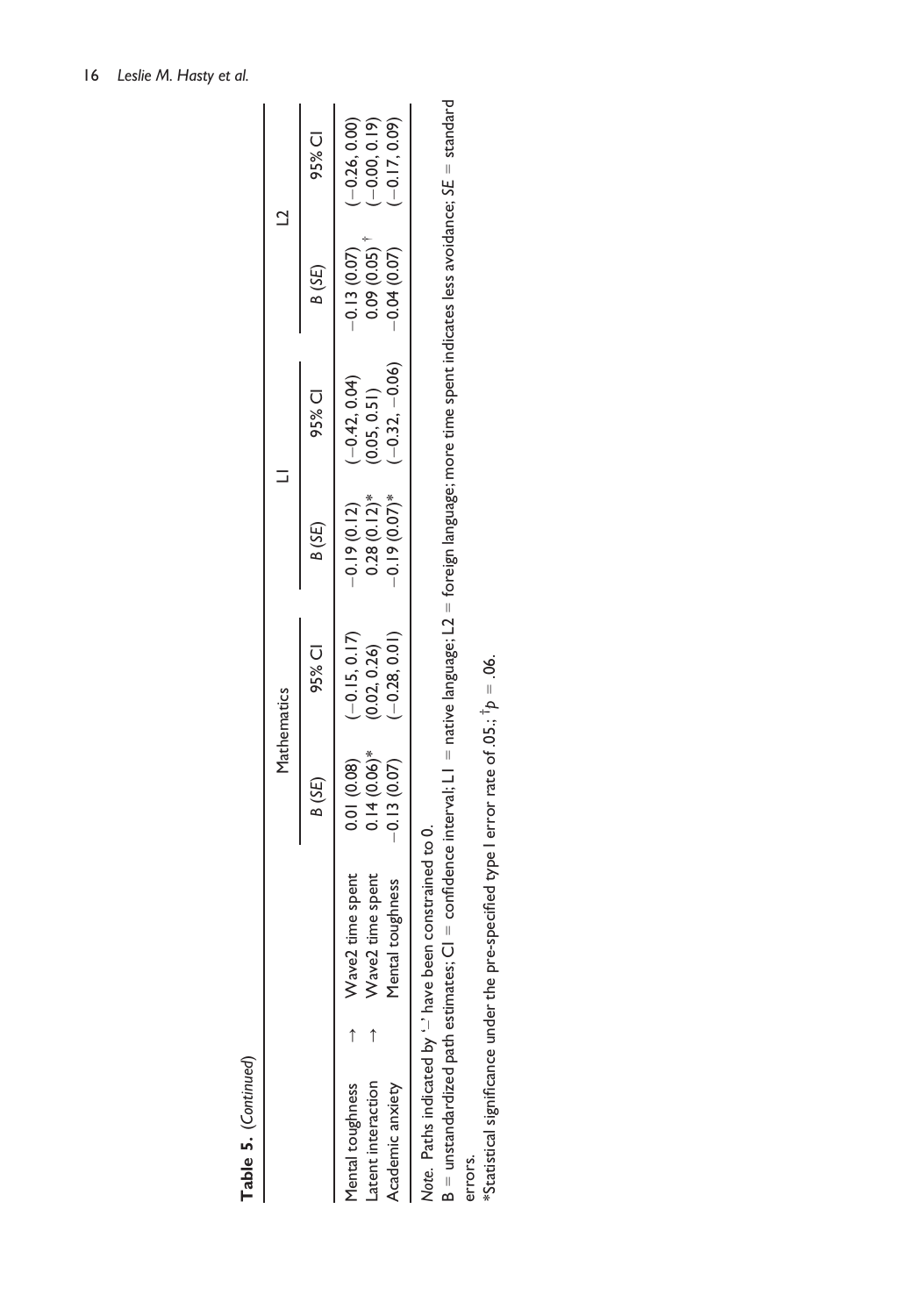

Figure 2. Post-hoc analyses: Predictive effect of academic anxiety on academic avoidance in (a) mathematics, (b) L1, and (c) L2 at one standard deviation above the mean, the mean, and one standard deviation below the mean of mental toughness. A higher Y value represents more time spent on learning (i.e., less avoidance) in each of the three domains.  $\beta$  represents simple slope estimates, with the numbers in parentheses being standard errors. \* Statistical significance under the pre-specified type I error rate of .05.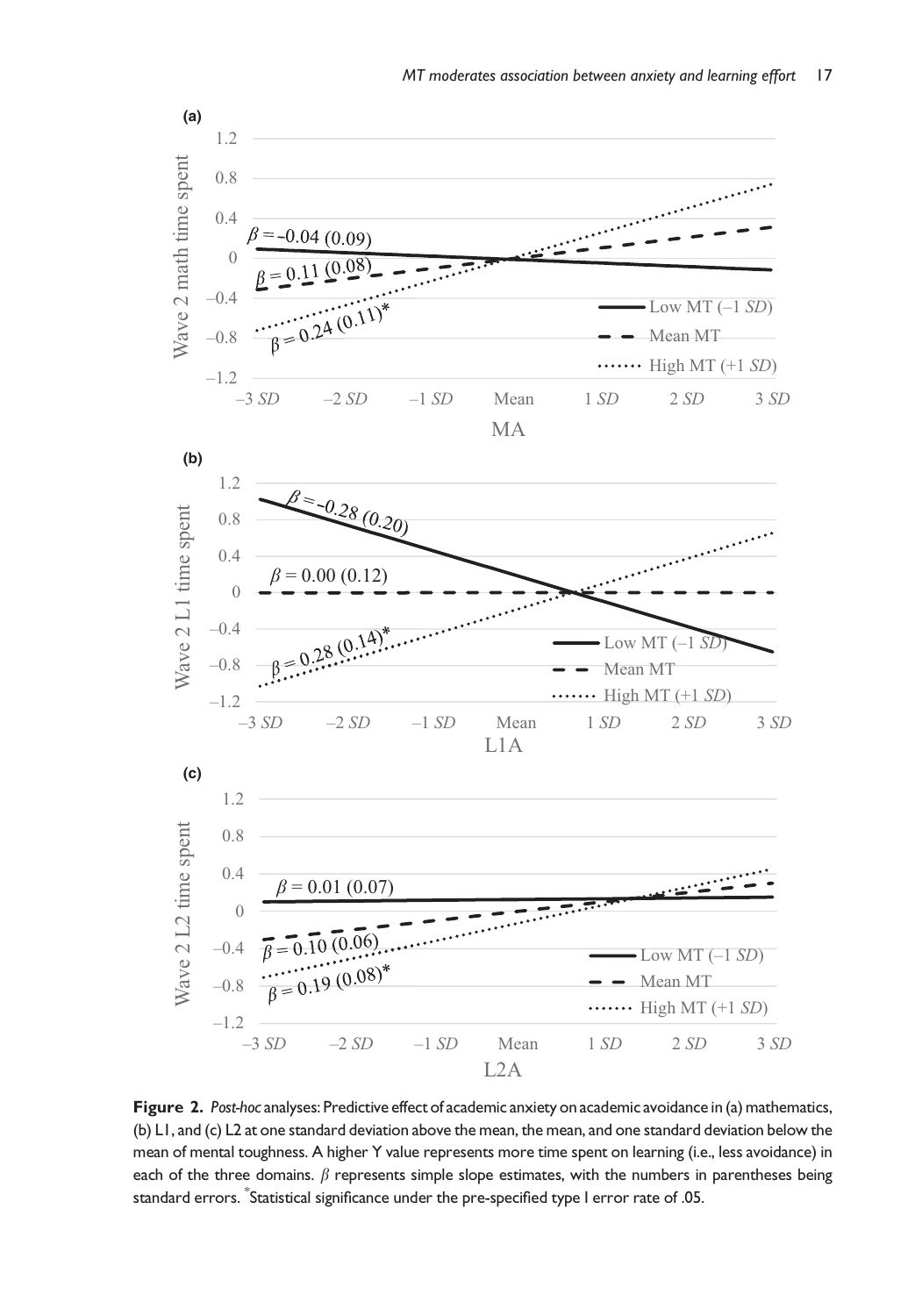perseverance, and fewer withdrawal strategies such as avoidance, to cope with challenges (Gucciardi et al., 2016; Kaiseler et al., 2009; Nicholls et al., 2008). The present findings are in line with this literature. When experiencing anxiety in learning, students high on MT may try to deal with this negative emotion by employing alternative strategies (e.g., extended study time and sessions) than turning away. Note that the MT measure used in the present study is domain general. It is possible that students may exhibit different levels of MT in different academic domains. Future development of domain-specific MT measures may bring more nuanced insights into the unique ways in which MT, anxiety, and avoidance interact in each academic domain.

An alternative explanation to the negative relation between academic anxiety and academic avoidance in mentally tough students is that anxious students need more time than non-anxious students to complete the same amount of work, because they have poorer academic skills. This alternative account is unlikely, given that higher academic anxiety predicted lower academic avoidance in mentally tough students even after differences in students' academic achievement were controlled. Therefore, the differences in academic emotion, rather than the differences pertaining to academic skills, likely drive the differences in academic avoidance between anxious and non-anxious students.

The extant literature presents some inconsistent findings in the relation between academic anxiety and avoidance. The educational literature typically reports that higher academic anxiety is associated with more academic avoidance (Ashcraft & Kirk, 2001; Hembree, 1990; LeFevre et al., 1992; MacIntyre & Charos, 1996; Oxford, 1999). To the contrary, the cognitive literature argues that highly anxious individuals often endorse more approach-oriented strategies, such as increased effort, during tasks that involve anxiety-provoking stimuli (Eysenck et al., 2007; Hadwin et al., 2005; Smith et al., 2001). Our study reveals several possible explanations for these inconsistencies. First, the relation between anxiety and avoidance behaviours may depend on the context in which avoidance is operationalized. Is avoidance a possible and optimal option? Is avoidance assessed in a high-stake context? Will the relief or other positive outcomes outweigh the negative consequences associated with avoidance? Second, the relation between anxiety and avoidance behaviours may depend on individual differences in coping styles. In individuals who habitually cope with anxiety using approach-oriented strategies (e.g., mentally tough individuals), anxiety may be associated with less, rather than more, avoidance.

Despite the finding that mentally tough students with higher academic anxiety spent more time on learning these subjects after school, students with higher academic anxiety are shown consistently to have lower achievement in these domains (Hembree, 1990; Horwitz, 2001; Namkung et al., 2019). That is, the amount of time spent on learning a subject out of school does not seem to be translating to better achievement outcomes. In the present study, we operationalized academic avoidance with only the amount of time, but not the quality of time, students spend in each academic domain. A student may spend more time on a given subject, but s/he may not necessarily be using their time effectively. As highlighted by the ACT, individuals with high levels of anxiety are often less able to maintain goal-driven attention. As a result, it often requires them to invest in much more effort and resources in order to achieve at levels similar to their non-anxious counterparts (Eysenck et al., 2007). In order to connect academic avoidance with achievement, it is critical to understand whether students apply the correct strategies in learning and practice, seek help when needed, and utilize their study time efficiently and effectively. As such, future studies should address the quality of time students with academic anxiety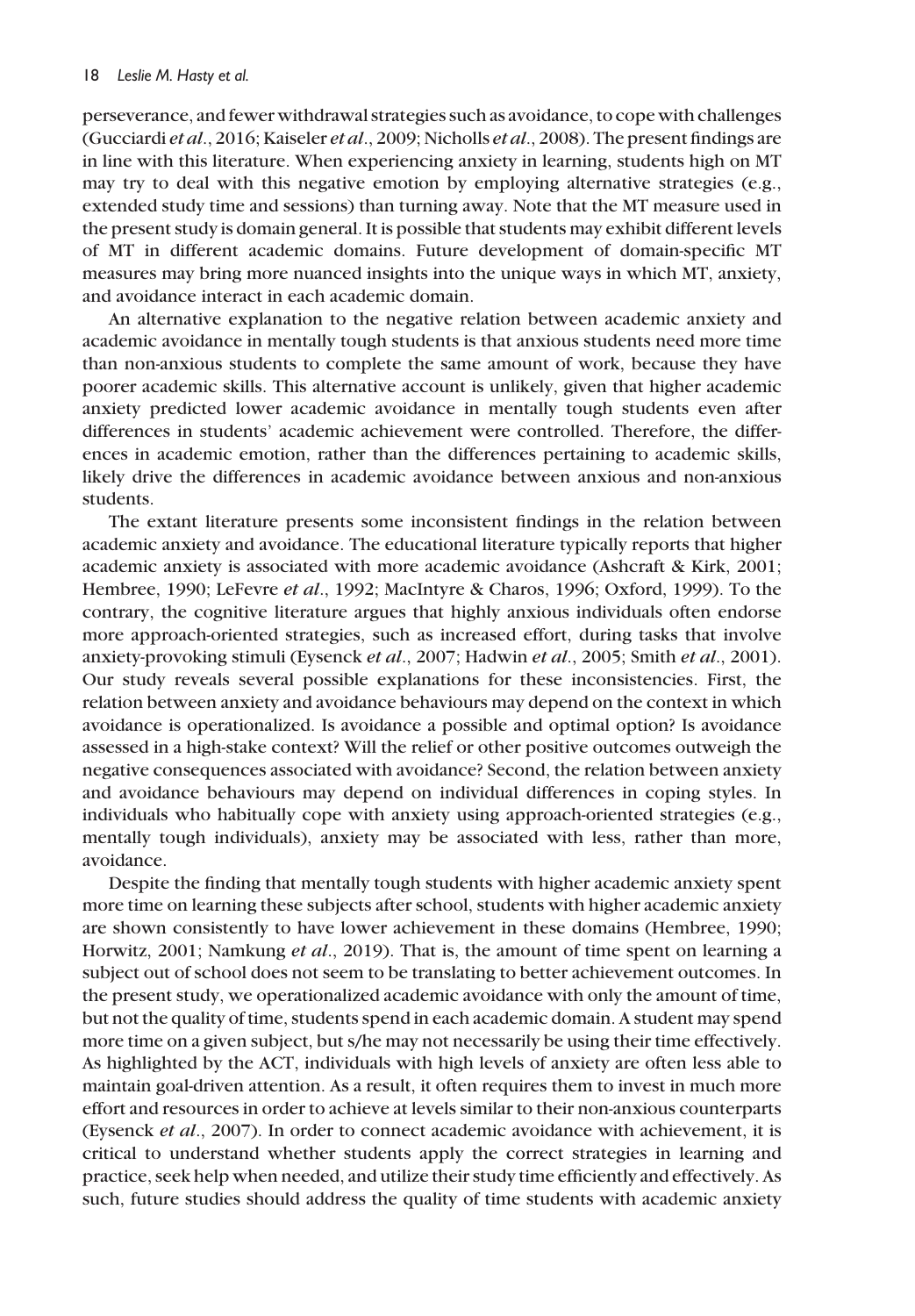spend on learning, such as their levels of learning engagement (e.g., emotional, cognitive, behavioural, and social levels; Wang, Fredricks, Ye, Hofkens, & Linn, 2016).

One limitation of the present study is that only two items were available to measure the quantity of time students spent on afterschool learning in each domain. Future studies should utilize instruments with more items to investigate whether the present findings are replicable in more diverse afterschool learning activities, which may include quality of afterschool learning and engagement in high-stake tasks such as preparing for examinations and major assessments (e.g., Cassady & Johnson, 2002; Klassen *et al.*, 2009; Milgram & Toubiana, 1999; Onwuegbuzie, 2004; Putwain, 2019; Saddler & Buley, 1999; Smith et al., 1982). Another limitation is the lack of measure on the quality of time students spend on learning. Future studies incorporating measures such as cognitive and emotional engagement in learning will advance our understanding of the learning behaviours in students with academic anxiety in compulsory settings. The sole reliance on self-report is also a limitation of the present study. Future studies would benefit from using multiinformant measures, such as a combination of parental, teacher, and self-report on academic avoidance. Additionally, given that most students in the present sample reported low to moderate levels of anxiety, results may not generalize to populations with extremely high levels of anxiety. Finally, the current longitudinal design relied on two waves of assessment that were only one semester apart. Such a design does not allow us to observe the long-term developmental patterns and transitions across school years. Multiwave long-term longitudinal designs are needed to address this limitation.

Overall, our findings suggest that, in a general school population with low to moderate levels of academic anxiety, students with a combination of high academic anxiety and high MT engaged in less avoidance in afterschool learning in the domains of mathematics, L1, and L2 in compulsory educational settings. The lower achievement observed in students with higher academic anxiety is unlikely a result of complete learning avoidance at the behavioural level. Future studies should focus more on understanding the methods and strategies employed by anxious students, in order to improve the quality of time students spend on learning.

# Acknowledgements

We gratefully acknowledge all the students and teachers of the Istituto Tecnico S. Cannizzaro, Istituto Tecnico E. Matteri, Liceo C. Rebora, and Liceo Scientifico E. Majorana in the city of Rho (Milan). We are particularly grateful to the principals and teachers Elena Barducci, Rita Loffredo, Nadia Boldrin, and Cosimo Morrone for their continuous support with the MILES project.

# Conflicts of interest

All authors declare no conflict of interest.

# Author contributions

Leslie Monique Hasty, M.S. (Conceptualization; Formal analysis; Writing – original draft; Writing – review and editing); Margherita Malanchini (Data curation; Project administration; Writing – review and editing); Nicholas Shakeshaft (Project administration; Software; Writing – review and editing); Kerry Schofield (Project administration; Software; Writing –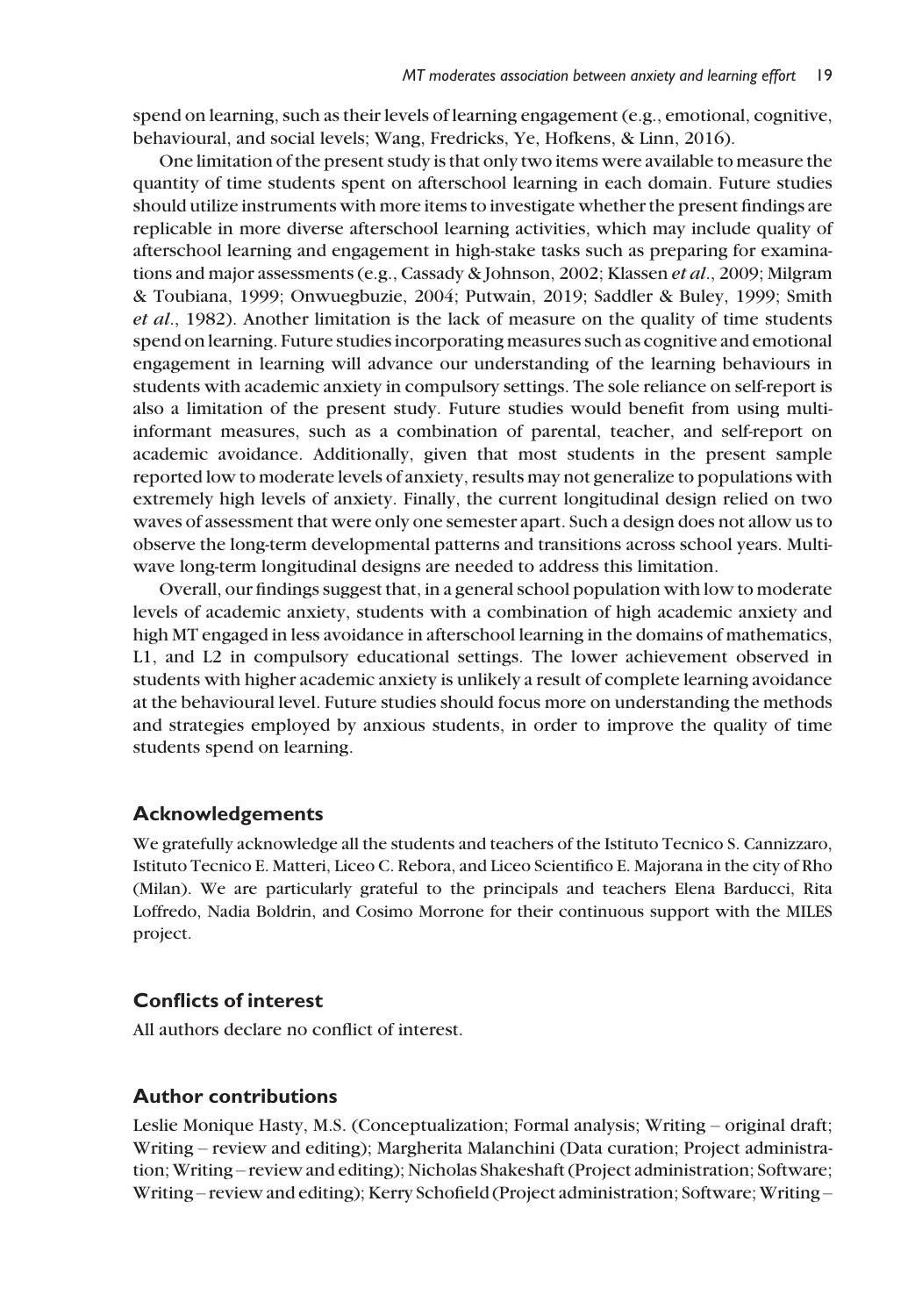review and editing); Maddalena Malanchini (Project administration; Writing – review and editing); Zhe Wang (Conceptualization; Formal analysis; Supervision; Writing – original draft; Writing – review and editing).

# Data availability statement

Data are available upon completing the collaboration request form at [http://www.projectmile](http://www.projectmiles.com/research.html) [s.com/research.html](http://www.projectmiles.com/research.html).

# **References**

- Ashcraft, M. H., & Kirk, E. P. (2001). The relationships among working memory, math anxiety, and performance.Journal of Experimental Psychology: General, 130, 224–237. [https://doi.org/10.](https://doi.org/10.1037/0096-3445.130.2.224) [1037/0096-3445.130.2.224](https://doi.org/10.1037/0096-3445.130.2.224)
- Ashcraft, M. H., & Moore, A. M. (2009). Mathematics anxiety and the affective drop in performance. Journal of Psychoeducational Assessment, 27, 197–205. [https://doi.org/10.1177/](https://doi.org/10.1177/0734282908330580) [0734282908330580](https://doi.org/10.1177/0734282908330580)
- Azher, M., Anwar, M. N., & Naz, A. (2010). An investigation of foreign language classroom anxiety and its relationship with students achievement. Journal of College Teaching  $\epsilon$  Learning (TLC), 7(11).<https://doi.org/10.19030/tlc.v7i11.249>
- Bell, J. J., Hardy, L., & Beattie, S. (2013). Enhancing mental toughness and performance under pressure in elite young cricketers: A 2-year longitudinal intervention. Sport, Exercise, and Performance Psychology, 2, 281–297.<https://doi.org/10.1037/spy0000010>
- Cassady, J. C., & Johnson, R. E. (2002). Cognitive test anxiety and academic performance. Contemporary Educational Psychology, 27, 270–295. [https://doi.org/10.1006/ceps.2001.](https://doi.org/10.1006/ceps.2001.1094) [1094](https://doi.org/10.1006/ceps.2001.1094)
- Chastain, K. (1975). Affective and ability factors in second-language acquisition. Language Learning, 25(1), 153–161.<https://doi.org/10.1111/j.1467-1770.1975.tb00115.x>
- Clough, P., Earle, K., & Sewell, D. (2002). Mental toughness: The concept and its measurement. In I. Cockerill (Ed.), Solutions in sport psychology (pp. 32–43). London, UK: Thomson.
- Crust, L. (2007). Mental toughness in sport: A review. International Journal of Sport and Exercise Psychology, 5, 270–290.<https://doi.org/10.1080/1612197X.2007.9671836>
- Crust, L., Earle, K., Perry, J., Earle, F., Clough, A., & Clough, P. J. (2014). Mental toughness in higher education: Relationships with achievement and progression in first-year university sports students. Personality and Individual Differences, 69, 87–91. [https://doi.org/10.1016/j.paid.](https://doi.org/10.1016/j.paid.2014.05.016) [2014.05.016](https://doi.org/10.1016/j.paid.2014.05.016)
- Csizer, K., & Kormos, J. (2008). Modelling the role of inter-cultural contact in the motivation of learning English as a foreign language. Applied Linguistics, 30, 166–185. [https://doi.org/10.](https://doi.org/10.1093/applin/amn025) [1093/applin/amn025](https://doi.org/10.1093/applin/amn025)
- Elliot, A. J., & Thrash, T. M. (2002). Approach-avoidance motivation in personality: Approach and avoidance temperaments and goals. Journal of Personality and Social Psychology, 82, 804– 818.<https://doi.org/10.1037/0022-3514.82.5.804>
- Eysenck, M. W., Derakshan, N., Santos, R., & Calvo, M. G. (2007). Anxiety and cognitive performance: Attentional control theory. Emotion, 7, 336–353. [https://doi.org/10.1037/1528-](https://doi.org/10.1037/1528-3542.7.2.336) [3542.7.2.336](https://doi.org/10.1037/1528-3542.7.2.336)
- Gonzalez, A., Garrido, J. M. F., Castro, Y. R., & Rodrıguez, M. V. C. (2015). Class anxiety in secondary education: Exploring structural relations with perceived control, engagement, disaffection, and performance. Spanish Journal of Psychology, 18, 1–10.<https://doi.org/10.1017/sjp.2015.70>
- Gould, D., Hodge, K., Peterson, K., & Petlichkoff, L. (1987). Psychological foundations of coaching: Similarities and differences among intercollegiate wrestling coaches. The Sport Psychologist, 1, 293–308.<https://doi.org/10.1123/tsp.1.4.293>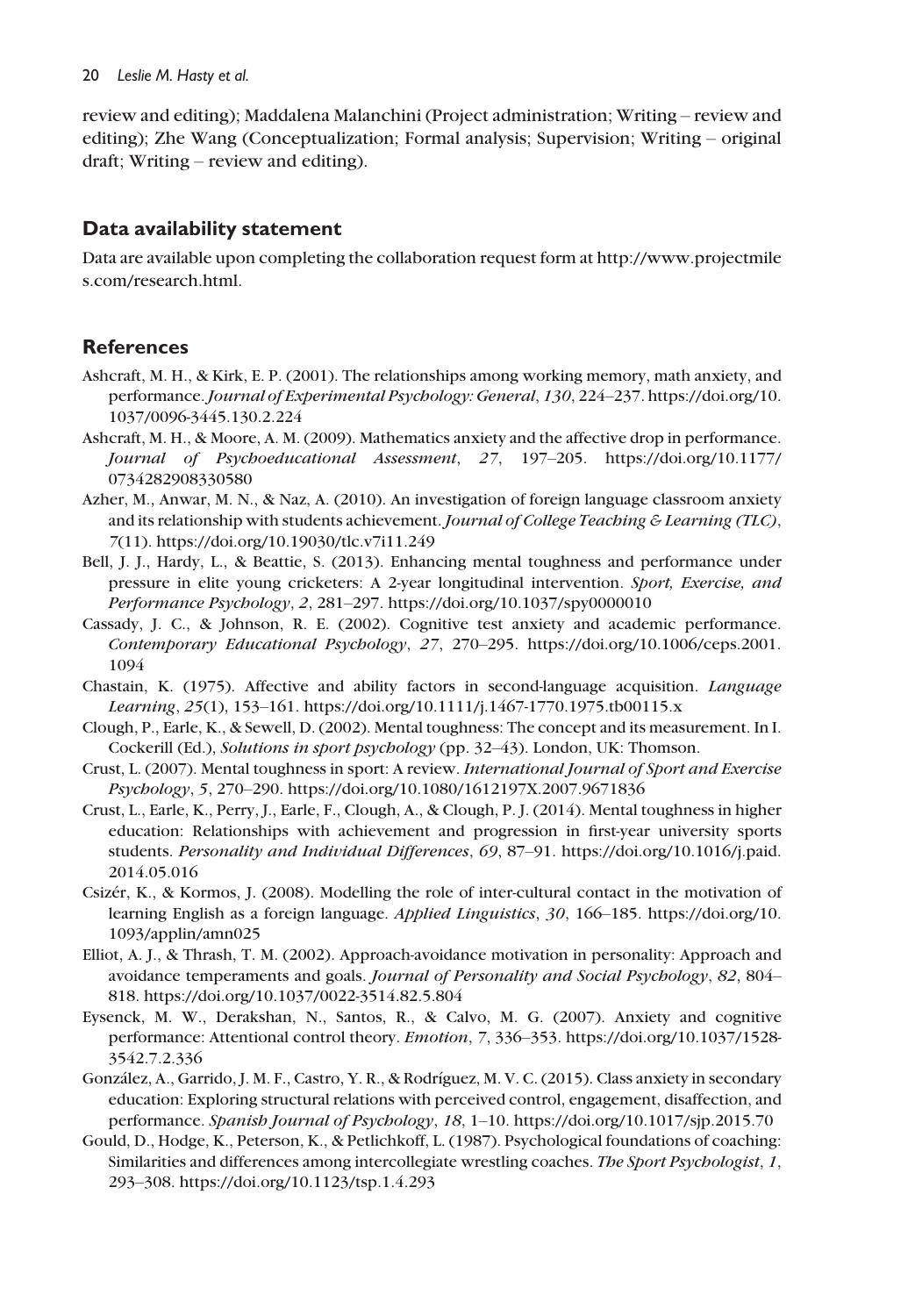- Gucciardi, D. F., Peeling, P., Ducker, K. J., & Dawson, B. (2016). When the going gets tough: Mental toughness and its relationship with behavioural perseverance. Journal of Science and Medicine in Sport, 19(1), 81–86.<https://doi.org/10.1016/j.jsams.2014.12.005>
- Hadwin, J. A., Brogan, J., & Stevenson, J. (2005). State anxiety and working memory in children: A test of processing efficiency theory. Educational Psychology, 25, 379–393. [https://doi.org/10.](https://doi.org/10.1080/01443410500041607) [1080/01443410500041607](https://doi.org/10.1080/01443410500041607)
- Hembree, R. (1990). The nature, effects, and relief of mathematics anxiety. Journal for Research in Mathematics Education, 21(1), 33–46.<https://doi.org/10.2307/749455>
- Hopko, D. R., Mahadevan, R., Bare, R. L., & Hunt, M. K. (2003). The Abbreviated Math Anxiety Scale (AMAS) construction, validity, and reliability. Assessment, 10, 178–182. [https://doi.org/10.](https://doi.org/10.1177/1073191103010002008) [1177/1073191103010002008](https://doi.org/10.1177/1073191103010002008)
- Horwitz, E. (2001). Language anxiety and achievement. Annual Review of Applied Linguistics, 21, 112–126.<https://doi.org/10.1017/S0267190501000071>
- Horwitz, E. K., Horwitz, M. B., & Cope, J. (1986). Foreign language classroom anxiety. The Modern Language Journal, 70, 125–132.<https://doi.org/10.1111/j.1540-4781.1986.tb05256.x>
- Hu, L., & Bentler, P. M. (1999). Cutoff criteria for fit indexes in covariance structure analysis: Conventional criteria versus new alternatives. Structural Equation Modeling: A Multidisciplinary Journal, 6(1), 1–55.<https://doi.org/10.1080/10705519909540118>
- IBM Corp. (2016). IBM SPSS statistics for windows, Version 24.0. New York, NY: Author.
- Jamshidian, M., Jalal, S., & Jansen, C. (2014). MissMech: An R package for testing homoscedasticity, multivariate normality, and missing completely at random (MCAR). Journal of Statistical Software, 56(6), 1–31.<https://doi.org/10.18637/jss.v056.i06>
- Jones, G. (2002). What is this thing called mental toughness? An investigation of elite sport performers. Journal of Applied Sport Psychology, 14, 205–218. [https://doi.org/10.1080/](https://doi.org/10.1080/10413200290103509) [10413200290103509](https://doi.org/10.1080/10413200290103509)
- Jones, G., Hanton, S., & Connaughton, D. (2007). A framework of mental toughness in the world's best performers. The Sport Psychologist, 21, 243–264.<https://doi.org/10.1123/tsp.21.2.243>
- Kaiseler, M., Polman, R., & Nicholls, A. (2009). Mental toughness, stress, stress appraisal, coping and coping effectiveness in sport. Personality and Individual Differences, 47, 728–733. [https://d](https://doi.org/10.1016/j.paid.2009.06.012) [oi.org/10.1016/j.paid.2009.06.012](https://doi.org/10.1016/j.paid.2009.06.012)
- Klassen, R. M., Ang, R. P., Chong, W. H., Krawchuk, L. L., Huan, V. S., Wong, I. Y. F., & Yeo, L. S. (2009). A cross-cultural study of adolescent procrastination. Journal of Research on Adolescence, 19, 799–811.<https://doi.org/10.1111/j.1532-7795.2009.00620.x>
- Klein, A., & Moosbrugger, H. (2000). Maximum likelihood estimation of latent interaction effects with the LMS method. Psychometrika, 65, 457–474.<https://doi.org/10.1007/BF02296338>
- LeFevre, J. A., Kulak, A. G., & Heymans, S. L. (1992). Factors influencing the selection of university majors varying in mathematical content. Canadian Journal of Behavioural Science/Revue Canadienne Des Sciences Du Comportement, 24, 276.<https://doi.org/10.1037/h0078742>
- Levy, A. R., Polman, R. C., Clough, P. J., Marchant, D. C., & Earle, K. (2006). Mental toughness as a determinant of beliefs, pain, and adherence in sport injury rehabilitation. Journal of Sport Rehabilitation, 15, 245–254.<https://doi.org/10.1123/jsr.15.3.245>
- Lin, Y., Mutz, J., Clough, P. J., & Papageorgiou, K. A. (2017). Mental toughness and individual differences in learning, educational and work performance, psychological well-being, and personality: A systematic review. Frontiers in Psychology, 8, 1345. [https://doi.org/10.3389/](https://doi.org/10.3389/fpsyg.2017.01345) [fpsyg.2017.01345](https://doi.org/10.3389/fpsyg.2017.01345)
- Löwe, B., Decker, O., Müller, S., Brähler, E., Schellberg, D., Herzog, W., & Herzberg, P. Y. (2008). Validation and standardization of the Generalized Anxiety Disorder Screener (GAD-7) in the general population. Medical Care, 46, 266–274. [https://doi.org/10.1097/MLR.0b013e318160d](https://doi.org/10.1097/MLR.0b013e318160d093) [093](https://doi.org/10.1097/MLR.0b013e318160d093)
- MacIntyre, P. D., & Charos, C. (1996). Personality, attitudes, and affect as predictors of second language communication. Journal of Language and Social Psychology, 15(1), 3–26. [https://d](https://doi.org/10.1177/0261927X960151001) [oi.org/10.1177/0261927X960151001](https://doi.org/10.1177/0261927X960151001)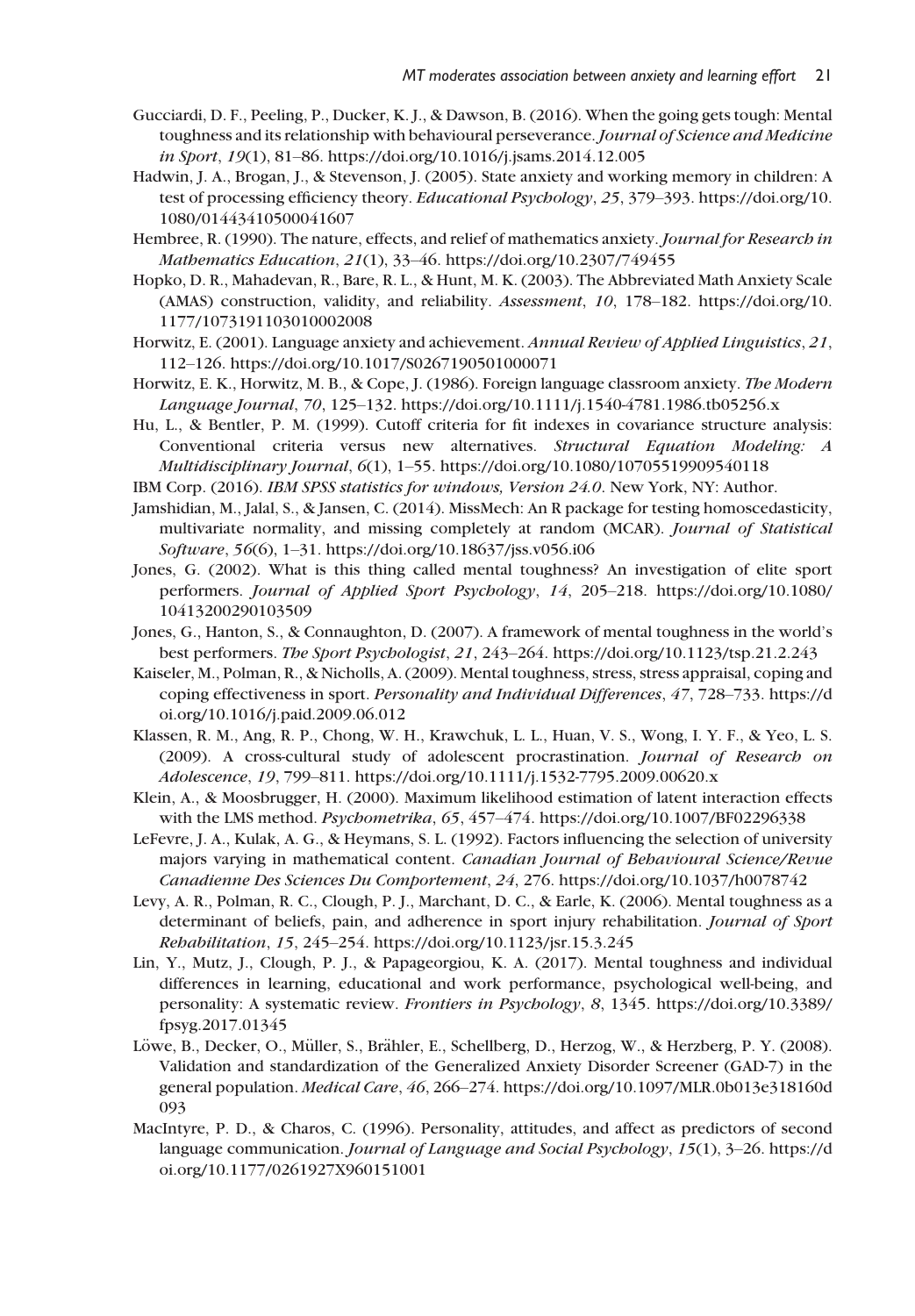- MacIntyre, P. D., Noels, K. A., & Clément, R. (1997). Biases in self-ratings of second language proficiency: The role of language anxiety. Language Learning, 47, 265–287. [https://doi.org/10.](https://doi.org/10.1111/0023-8333.81997008) [1111/0023-8333.81997008](https://doi.org/10.1111/0023-8333.81997008)
- Mahoney, J. W., Gucciardi, D. F., Ntoumanis, N., & Mallet, C. J. (2013). Mental toughness in sport: Motivational antecedents and associations with performance and psychological health. Human Kinetics Journals, 36, 281–292.<https://doi.org/10.1123/jsep.2013-0260>
- Maloney, E. A., & Beilock, S. L. (2012). Math anxiety: Who has it, why it develops, and how to guard against it. Trends in Cognitive Sciences, 16, 404–406. [https://doi.org/10.1016/j.tics.2012.06.](https://doi.org/10.1016/j.tics.2012.06.008) [008](https://doi.org/10.1016/j.tics.2012.06.008)
- Maslowsky, J., Jager, J., & Hemken, D. (2015). Estimating and interpreting latent variable interactions: A tutorial for applying the latent moderated structural equations method. International Journal of Behavioral Development, 39(1), 87–96. [https://doi.org/10.1177/](https://doi.org/10.1177/0165025414552301) [0165025414552301](https://doi.org/10.1177/0165025414552301)
- McDonald, R. P., & Marsh, H. W. (1990). Choosing a multivariate model: Noncentrality and goodness of fit. Psychological Bulletin, 107, 247–255.<https://doi.org/10.1037/0033-2909.107.2.247>
- McGeown, S. P., St Clair-Thompson, H., & Clough, P. (2016). The study of non-cognitive attributes in education: Proposing the mental toughness framework. *Educational Review*, 68(1), 96–113. <https://doi.org/10.1080/00131911.2015.1008408>
- Milgram, N., & Toubiana, Y. (1999). Academic anxiety, academic procrastination, and parental involvement in students and their parents. British Journal of Educational Psychology, 69, 345– 361.<https://doi.org/10.1348/000709999157761>
- Muthén, L. K., & Muthén, B. O. (1998–2017). *Mplus user's guide* (8th ed.). Los Angeles, CA: Author.
- Namkung, J. M., Peng, P., & Lin, X. (2019). The relation between mathematics anxiety and mathematics performance among school-aged students: A meta-analysis. Review of Educational Research, 89, 459–496.<https://doi.org/10.3102/0034654319843494>
- Nicholls, A. R., Polman, R. C., Levy, A. R., & Backhouse, S. H. (2008). Mental toughness, optimism, pessimism, and coping among athletes. Personality and Individual Differences, 44, 1182-1192.<https://doi.org/10.1016/j.paid.2007.11.011>
- Onwuegbuzie, A. J. (2004). Academic procrastination and statistics anxiety. Assessment & Evaluation in Higher Education, 29(1), 3–19. [https://doi.org/10.1080/](https://doi.org/10.1080/0260293042000160384) [0260293042000160384](https://doi.org/10.1080/0260293042000160384)
- Oxford, R. L. (1999). Anxiety and the language learner: New insights. In J. Arnold (Ed.), Affect in language learning (pp. 58–67). Cambridge, UK: Cambridge University Press.
- Putwain, D. W. (2019). An examination of the self-referent executive processing model of test anxiety: Control, emotional regulation, self-handicapping, and examination performance. European Journal of Psychology of Education, 34, 341–358. [https://doi.org/10.1007/s10212-](https://doi.org/10.1007/s10212-018-0383-z) [018-0383-z](https://doi.org/10.1007/s10212-018-0383-z)
- Ramirez, G., Shaw, S. T., & Maloney, E. A. (2018). Math anxiety: Past research, promising interventions, and a new interpretation framework. Educational Psychologist, 53, 145–164. <https://doi.org/10.1080/00461520.2018.1447384>
- Saddler, C. D., & Buley, J. (1999). Predictors of academic procrastination in college students. Psychological Reports, 84, 686–688.<https://doi.org/10.2466/pr0.1999.84.2.686>
- Saito, Y., & Samimy, K. K. (1996). Foreign language anxiety and language performance: A study of learner anxiety in beginning, intermediate, and advanced-level college students of Japanese. Foreign Language Annals, 29, 239–249.<https://doi.org/10.1111/j.1944-9720.1996.tb02330.x>
- Skinner, E., Furrer, C., Marchand, G., & Kindermann, T. (2008). Engagement and disaffection in the classroom: Part of a larger motivational dynamic? Journal of Educational Psychology, 100, 765– 781.<https://doi.org/10.1037/a0012840>
- Smith, N. C., Bellamy, M., Collins, D. J., & Newell, D. (2001). A test of processing efficiency theory in a team sport context. Journal of Sports Sciences, 19, 321–332. [https://doi.org/10.1080/](https://doi.org/10.1080/02640410152006090) [02640410152006090](https://doi.org/10.1080/02640410152006090)